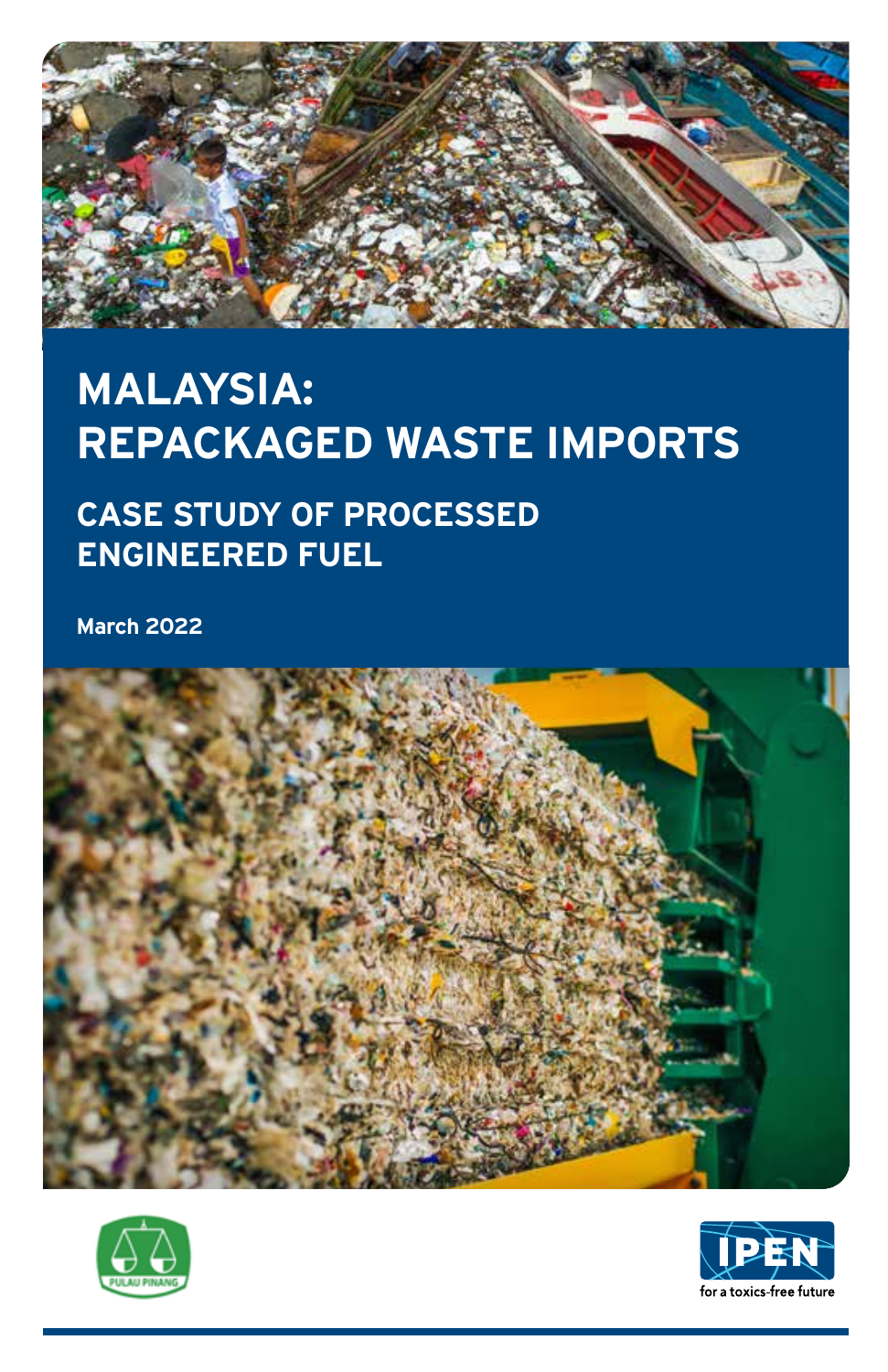## **MALAYSIA: REPACKAGED WASTE IMPORTS**

#### **March 2022**

*Lead Author*

*Mageswari Sangaralingam, Consumers' Association of Penang*





**IPEN** is a network of over 600 non-governmental organizations working in more than 120 countries to reduce and eliminate the harm to human health and the environment from toxic chemicals.

**www.ipen.org**

**Consumers' Association of Penang** (CAP) focuses on independent testing and corporate advocacy to provide detoxification of public, daily consumer goods, as well as mainstreaming chemical management issues by fostering and developing civil corporation networks, all to achive a "non-toxic national" vision.

**consumer.org.my**

© 2022. International Pollutants Elimination Network (IPEN). All rights reserved.

IPEN Production Team: Bjorn Beeler, Tim Warner, Betty Wahlund

Cite this publication as:

Sangaralingam, M. *Malaysia: Repackaged Waste Imports.* Consumers' Association of Penang/IPEN, March 2022.

**Front cover photo:** (bottom) **Refuse derived fuel being baled.** Source: Pornthip Pongpakpatporn**.** (top) **Youth forage in plastic waste clogging a shoreline in Sabah, Malaysia.** Source: Christian Loader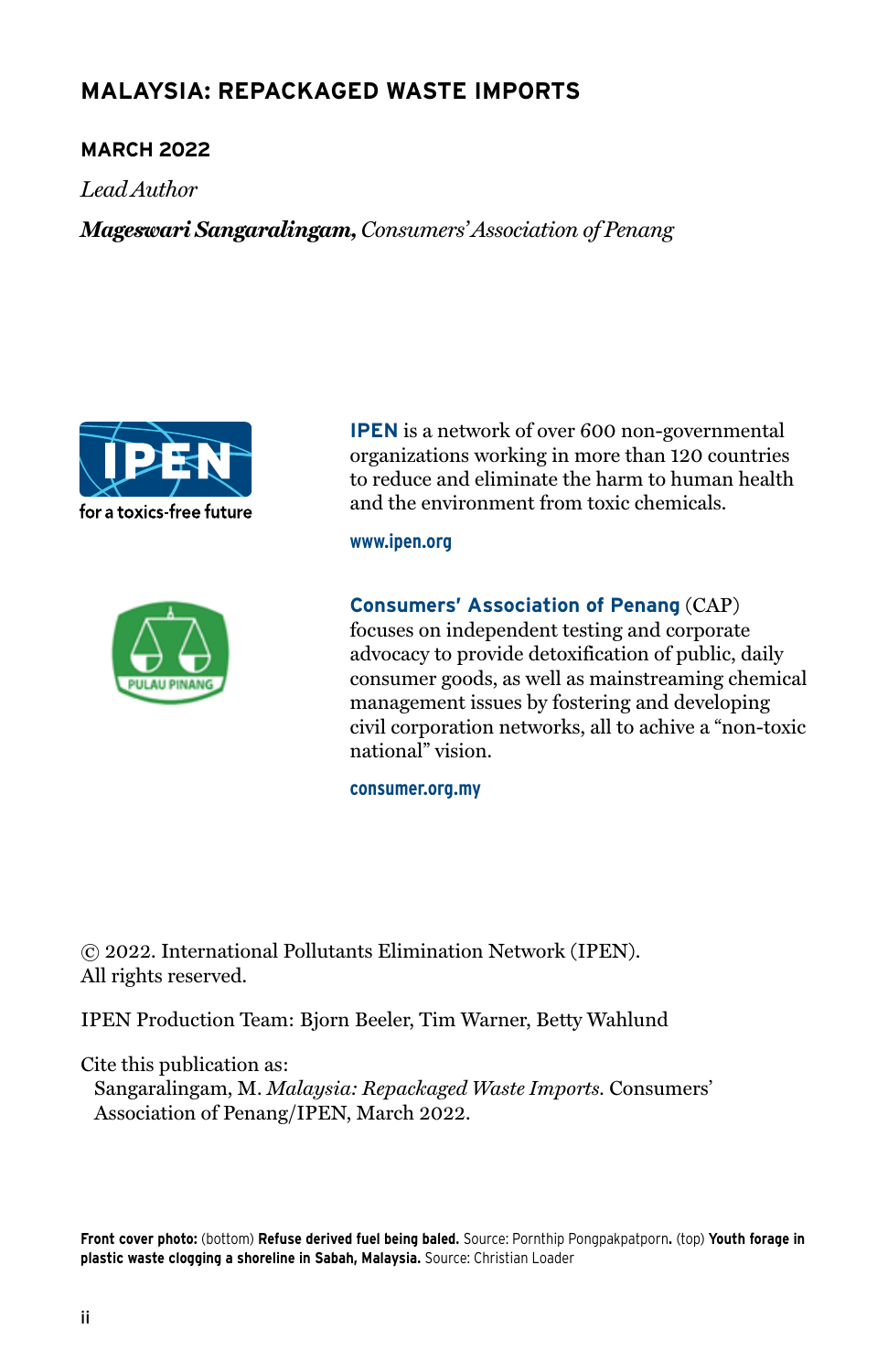# **CONTENTS**

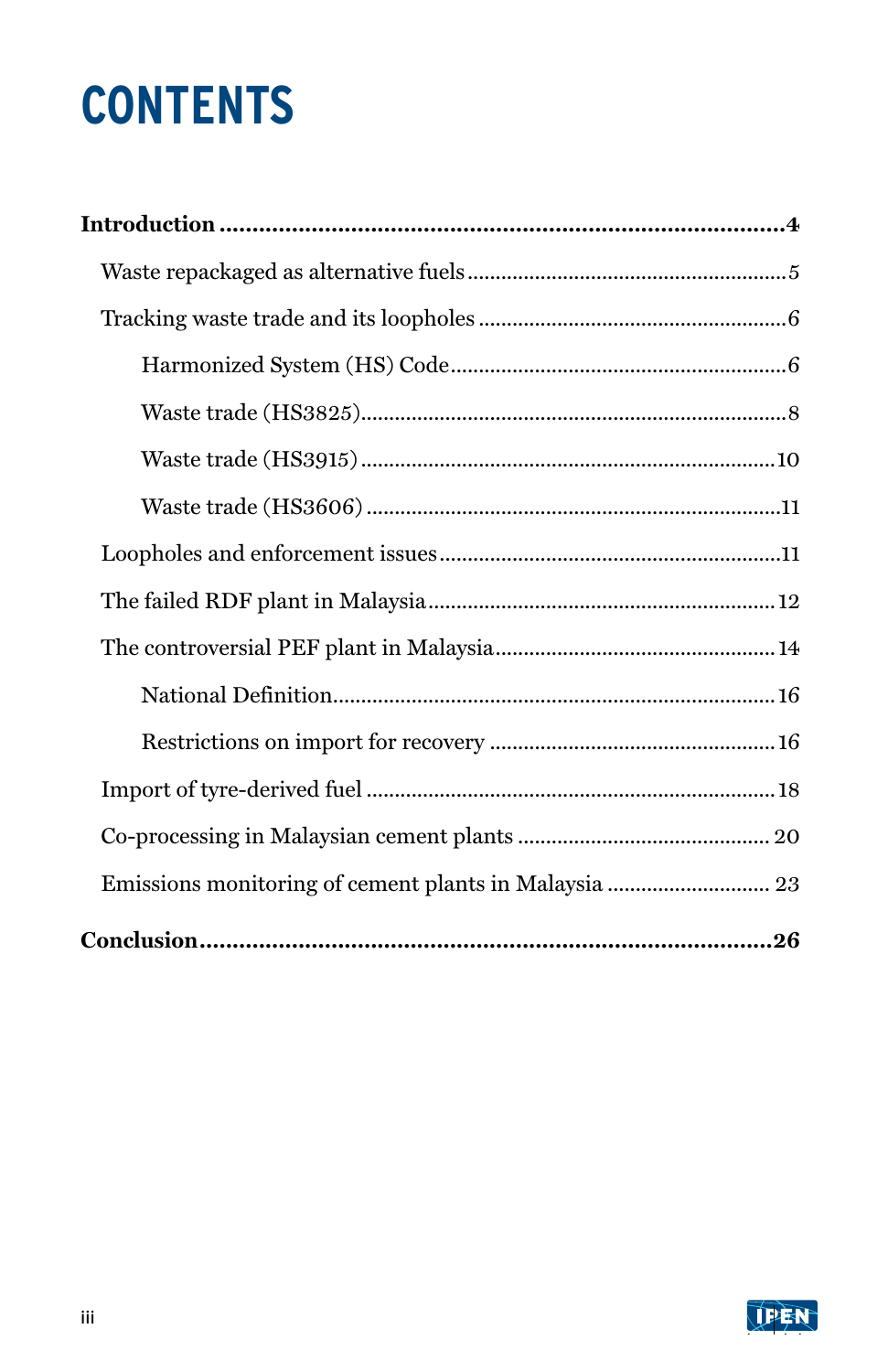## <span id="page-3-0"></span>**INTRODUCTION**

Ever since China closed its doors to 24 types of solid waste including plastic waste imports from January 2018, the global plastic recycling industry was thrown into chaos, revealing the true cost of rampant plastic production, its consumption, influx of single-use plastics as well as the problems and limitations of global recycling as a solution to the plastic waste problem.

Since then, plastic waste from the largest exporters such as the United States of America (USA), the United Kingdom and Europe has been diverted from China to other countries, which then magnified the problems of plastic pollution in developing countries especially in South East Asia. Malaysia, Philippines, Indonesia, Thailand and Vietnam were receiving waste that is not safely or economically recyclable.

The plastic waste entered developing countries under the pretext of "recycling". But these countries soon became a dumping ground as the imports included mixed plastic waste, non-recyclable plastic waste, or plastic waste that was significantly contaminated with other wastes; or it contained toxic additives that make safe recycling impossible.

When Malaysia became the largest recipient of plastic waste in 2018, and the issue of illegal plastic waste recyclers, dump sites and open burning were highlighted by affected communities and civil society organizations, it attracted the attention of local and international media.

The Australian media such as the 60 Minutes programme revealed that mixed plastic waste has ended up in illegal dump sites and recycling plants in Malaysia. Containers of mixed and contaminated plastic waste from Australia were opened up by Malaysian authorities, and some were witnessed and recorded by Australian media.

However this was not the first instance that Australian waste export to Malaysia was revealed. In 2015, Sahabat Alam Malaysia (SAM), an environmental group revealed that wastes that were processed and repackaged as Processed Engineered Fuel (PEF) were being imported from Australia by declaring it as "solid fuel".

The enforcement authorities in Malaysia eventually stopped such imports, asserting that the importing entity should have declared the consignment as solid waste instead of declaring it as solid or semi-solid fuels.

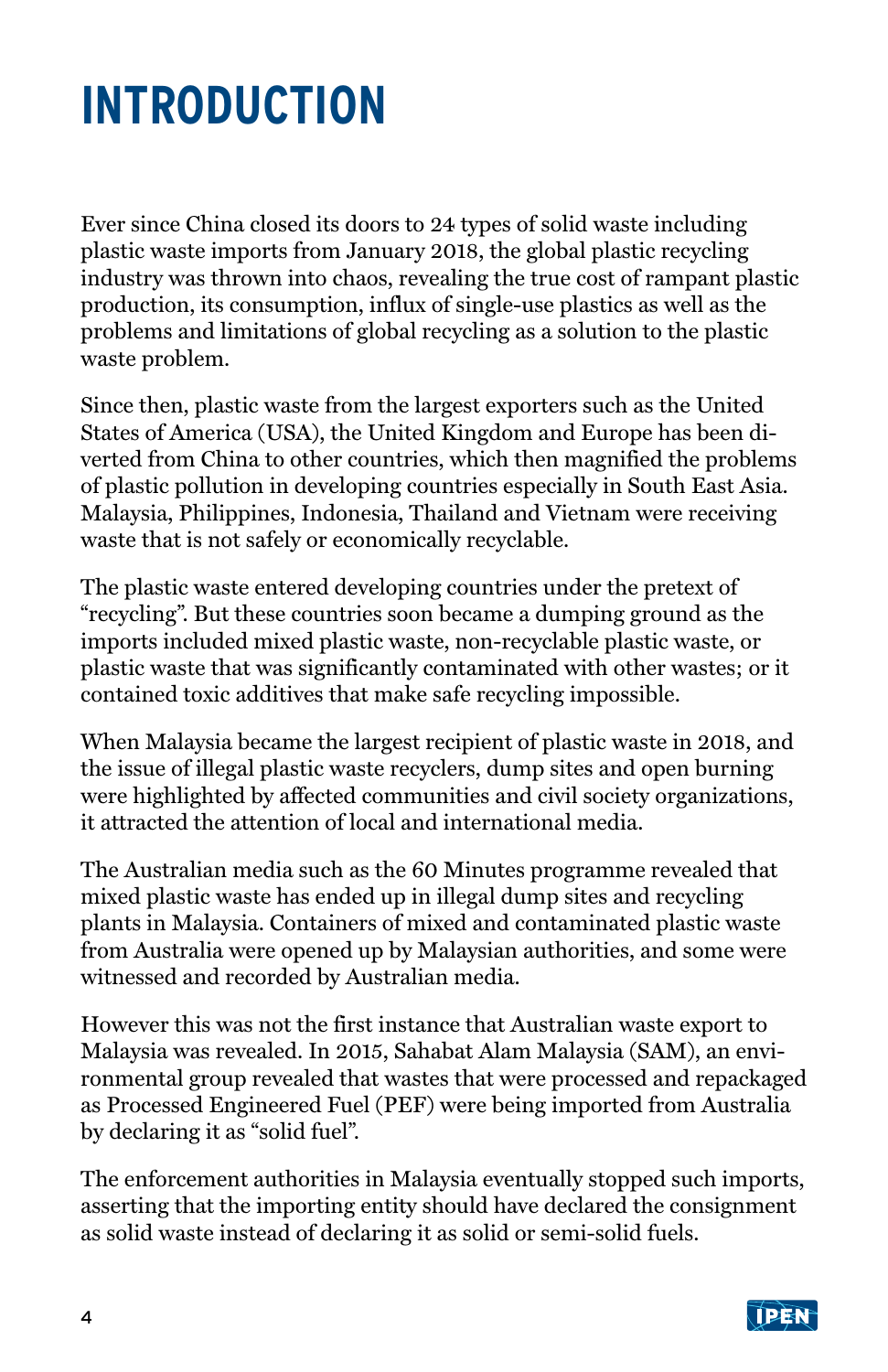<span id="page-4-0"></span>This paper documents the trade of Australian Processed Engineered Fuel (including Refuse Derived Fuel and/or Waste Derived Fuel) exported to Malaysia. In particular the paper will expound on ResourceCo, an Australian company which produces "fuels" from waste and has an alternative fuel processing plant in Ipoh, in the state of Perak, Malaysia.

## WASTE REPACKAGED AS ALTERNATIVE FUELS

Processed Engineered Fuel (PEF), Solid Recovered Fuel (SRF) and Refuse Derived Fuel (RDF) are different types of "alternative fuels" and have different properties. In general, these are fuels converted from general waste.

The Singapore Customs describes PEF as a plastic-based recycled combustible wastes with high calorific value (CV), comprising mainly hard and soft plastics (65%), with the remaining bulk made up of other allowable combustible waste materials, namely paper, wood and textile $[[1]]$ .<sup>1</sup> The CV of PEF is similar to the CV of coal. Hence PEF is used as an alternative fuel in energy-intensive industries, such as cement manufacturing and steel smelting.

RDF is a crude fuel typically derived from combustible waste from Municipal Solid Waste (MSW) or Commercial and Industrial (C&I) waste. It is typically pre-sorted and shredded residual waste with recyclables removed or comprise of the reject fraction of a Materials Recycling Facility (MRF) or a Mechanical Biological Treatment (MBT) operation.

The Department for Environment, Food & Rural Affairs, UK has identified the following six potential outlets for RDF, depending on its viability.  $\lceil [2] \rceil^2$ 

- 1. Industrial intensive users for power, heat or both.
- 2. Cement kilns.
- 3. Purpose built incinerators with power or power and heat.
- 4. Co-firing with coal at power stations.
- 5. Co-firing with fuels like poultry litter and biomass.
- 6. Advanced thermal technologies, such as pyrolysis and gasification.

SRF is produced to a fuel standard specified by a receiving plant. It is typically derived from pre-sorted C&I waste or rejects from MRF activities.

<sup>1</sup> Letter from Singapore Customs to ResourceCo Asia Pte. Ltd. dated 15 June 2015 (Ref No. C17.16.V15)

<sup>2</sup> DEFRA UK. 2013. Mechanical Biological Treatment of Municipal Solid Waste. https://assets. publishing.service.gov.uk/government/uploads/system/uploads/attachment\_data/file/221039/pb 13890-treatment-solid-waste.pdf Accessed on 17 July 2021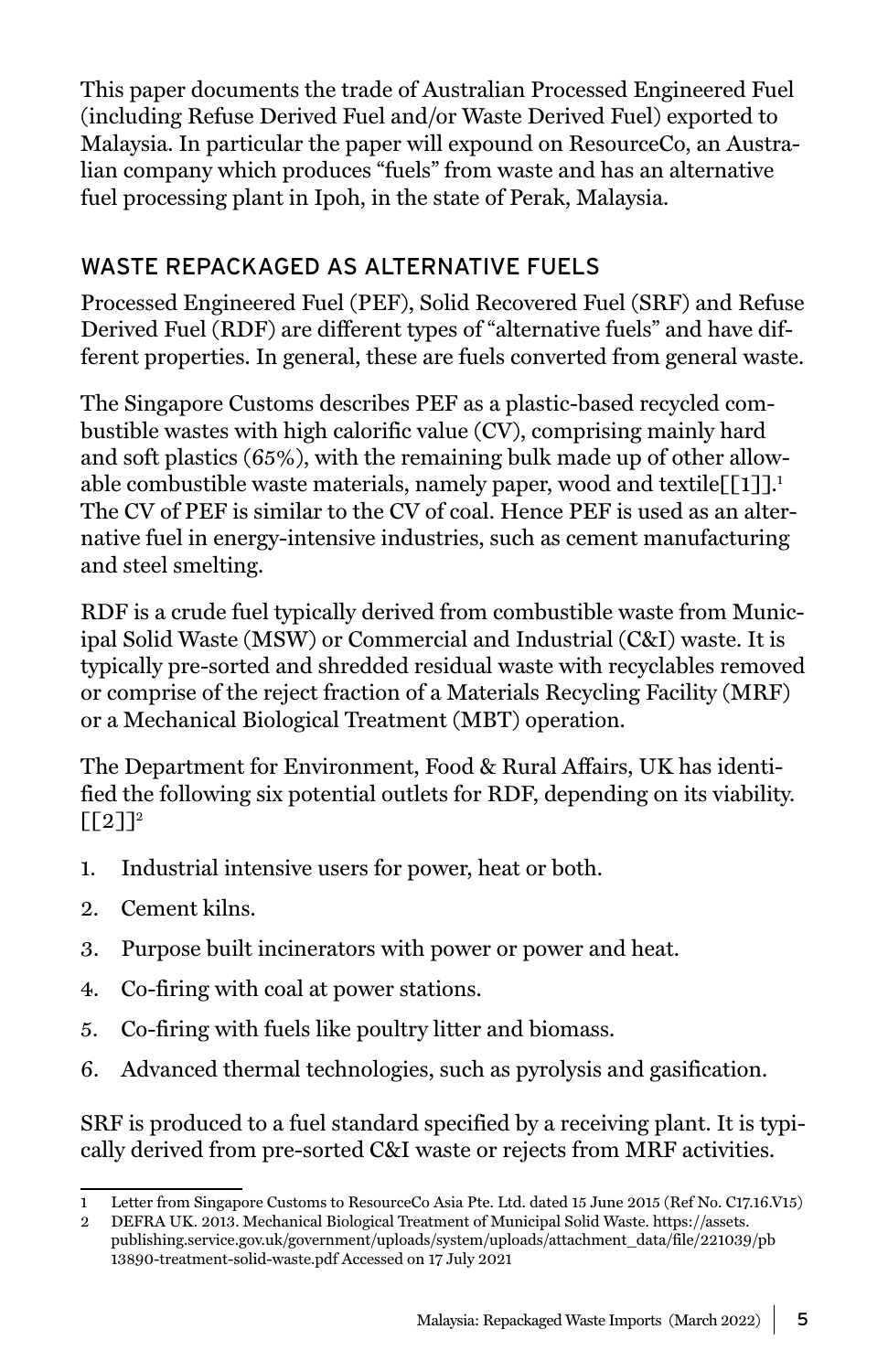<span id="page-5-0"></span>The wastes repackaged as alternative fuels are problematic because of the inherent chemical mixtures and additives in the manufacturing process of plastics, besides multi-layered products such as disposable diapers and packaging. All these, in addition to products and materials that cannot be recycled or reused, end up in the highly complex waste stream, making them potentially toxic.

The pre-processing of waste also fails to effectively and fully extract PVC and other halogenated plastics which generate toxic emissions during incineration or co- processing in cement kilns. $[53]$ <sup>3</sup>

The International Pollutants Elimination Network (IPEN) and International Pellet Watch report states that RDFs: "are simply repackaged wastes and fossil fuels at an intermediary stage before combustion. Their combustion releases are similar to, if not identical to the toxic emissions, particulate, and climate change gases as they would be if burned in their 'loose mixed waste' form".[[4]]<sup>4</sup>

These shredded and pelletised non-recyclable residual waste are rebranded as a 'product' instead of a 'waste' for financial, regulatory, or subsidy purposes. The IPEN report concludes that these 'plastics to fuels" practices are inefficient, polluting, and uneconomical. Recovering energy from burning plastic waste in incinerators and cement kilns as 'alternate fuels' or 'refuse-derived fuels' results in toxic emissions, toxic ash, high-intensity carbon releases, and wastes resources.

## TRACKING WASTE TRADE AND ITS LOOPHOLES

#### **Harmonized System (HS) Code**

The Harmonized System (HS) is an international nomenclature for the classification of products. It allows participating countries to classify traded goods on a common basis for customs purposes. At the international level, the Harmonized System (HS) for classifying goods is a six-digit code system. $[5]$ <sup>5</sup>

<sup>5</sup> Harmonized Commodity Description and Coding Systems (HS) https://unstats.un.org/unsd/tradekb/ Knowledgebase/50018/Harmonized-Commodity-Description-and-Coding- Systems-HS



<sup>3</sup> Rached, S. 2020. Transposing the Basel Convention plastic waste amendments: challenges and recommendations. Global Alliance for Incinerator Alternatives. https://www.no-burn.org/wp- content/ uploads/Policy-briefing\_Transposing-the-Basel-Convention-plastic-waste-amendments\_November-2020.pdf

<sup>4</sup> Takada, H. and Bell, L. 2021. Plastic Waste Management Hazards. International Pollutants Elimination Network (IPEN). https://ipen.org/sites/default/files/documents/ipen-plastic-waste-management-hazards-en.pdf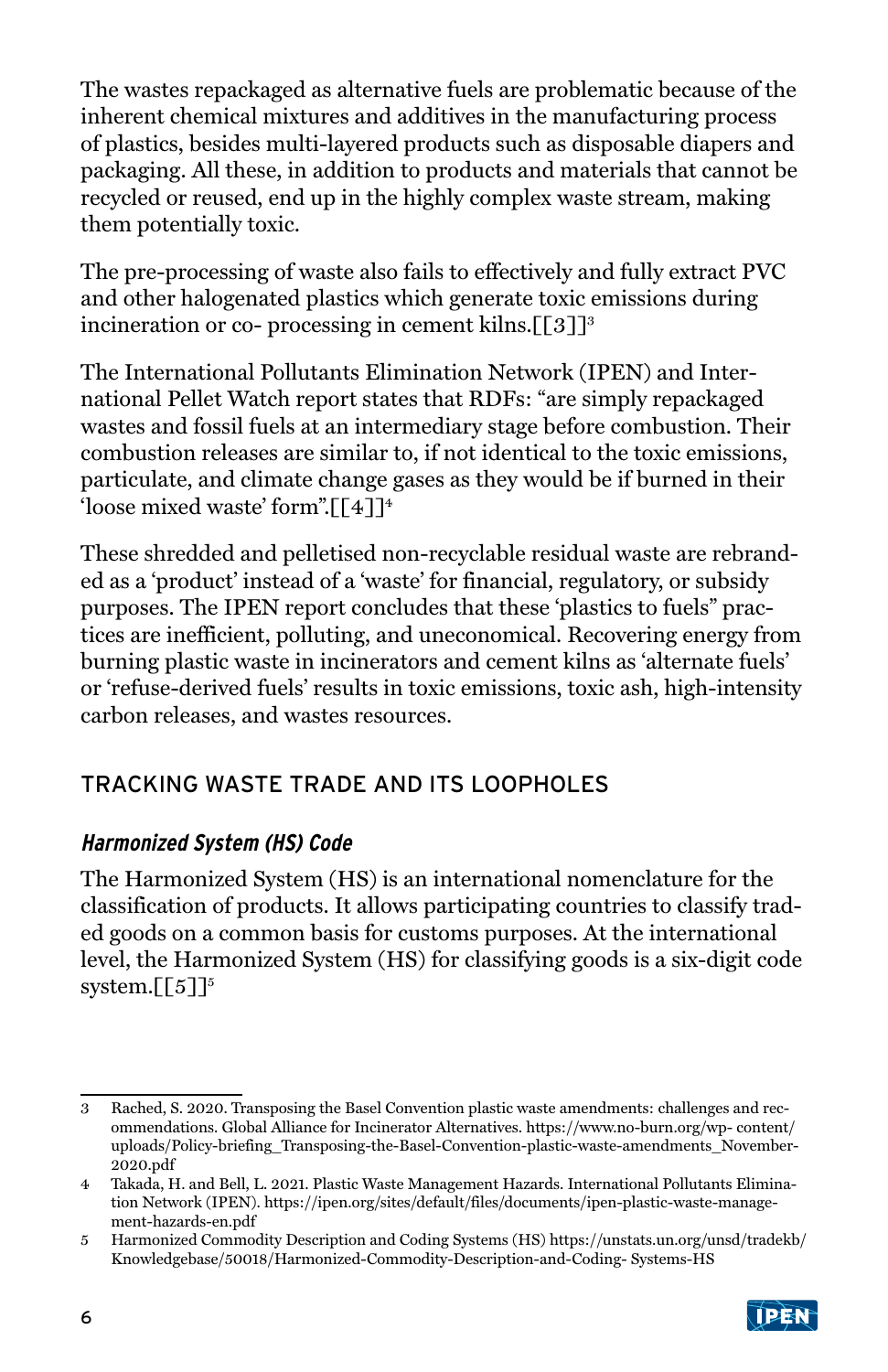The HS codes are essential to be able to search for plastic and waste trade imports and exports per country. For this paper, several HS codes were used to search for information on export of waste in the form of plastics and PEF/RDF.

Plastic waste categories can be found under HS codes:

**3915** for Waste, parings and scrap, of plastics. There is a whole range of associated categories of plastic waste under this category for different polymers and types of waste. 3915 is the base code with additional numbers added to this to describe the different categories of plastic waste.

Waste categories can be found under HS codes:

**3825** for Residual products of the chemical or allied industries, not elsewhere specified or included; municipal waste; sewage sludge; other wastes specified in note 6 to this chapter. Again, there are a whole range of different categories of residual waste products classified under this base code.

**382510** is the code for Refuse Derived Fuel

**3606** for Ferro-cerium and other pyrophoric alloys in all forms; metaldehyde, hexamethylenetetramine and similar products in tablets, sticks or similar forms, for use as fuel; alcohol-based fuels and prepared fuels of a similar kind, solid or in paste form; liquid gases and liquid fuels for lighters or igniters, in containers of <= 300 cc; resin torches, firelighters and the like.

The Singapore Customs issued a ruling on 15 June 2015, with a validity of three years, classifying PEF as HS Code **3606.90.10** as the PEF is considered a prepared fuel that is an "article of combustible materials". [[6]]<sup>6</sup>

For waste export, the Basel Convention Annex II lists categories of wastes requiring special consideration. One is Y46: Wastes collected from households, another is Y18: Residues arising from industrial waste disposal operations.

The Department of the Environment of Australia in a letter to ResourceCo Asia (Australia) Pty Ltd on 6 July 2015 did not consider the SRF produced by ResourceCo to be hazardous. This decision was in response to the company's enquiry about categorization of SRF and was made based on the information provided by the company in particular the levels of lead, cadmium and mercury.

<sup>6</sup> Letter from Singapore Customs to ResourceCo Asia Pte. Ltd. dated 15 June 2015 (Ref No. C17.16.V15)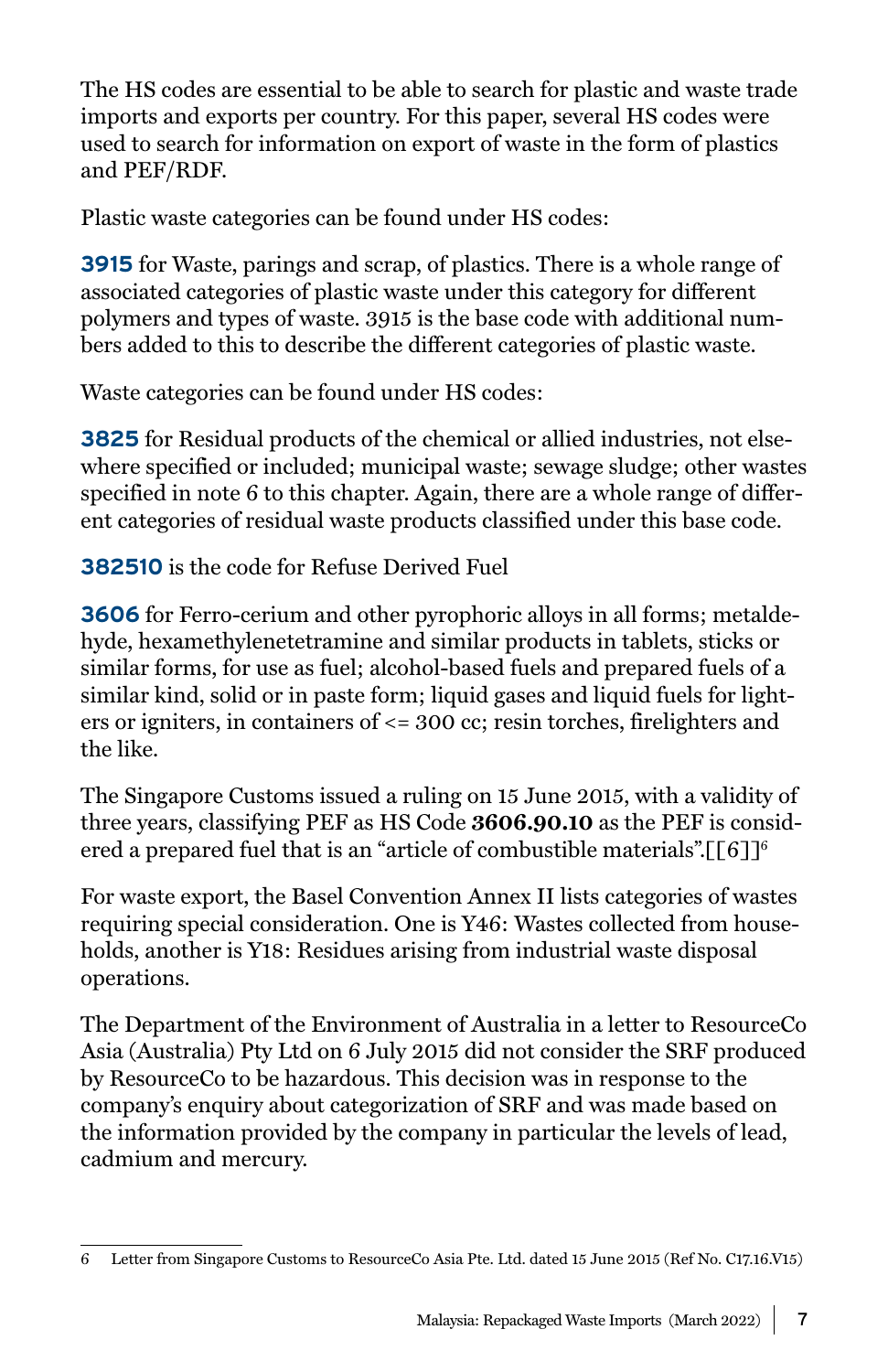<span id="page-7-0"></span>This means that under the Australian Hazardous Waste (Regulation of Exports and Imports) Act 1989, the SRF exported to South East Asia by ResourceCo is not required to obtain a permit to export the material.[[7]]7 However the company was advised to obtain advice from the country of import and transit countries to ensure compliance with international laws and regulations.

#### **Waste trade (HS3825)**

Following are trade of waste classified as HS3825 between Malaysia and Australia, and other countries including Indonesia, China, Singapore and Vietnam. Among all these countries, Indonesia was the highest exporter of HS3825 to Malaysia.

|      | Import        |             | Export        |             |
|------|---------------|-------------|---------------|-------------|
| Year | Quantity (kg) | Value (USD) | Quantity (kg) | Value (USD) |
| 2015 | 1645          | 10628       | 7702          | 47513       |
| 2016 | 1073529       | 40200       | 500           | 2089        |
| 2017 | 648           | 3971        | Ω             | o           |
| 2018 | o             | Ω           | 1900          | 9813        |
| 2019 | 1210          | 19421       | Ω             | 0           |

#### **Figure 1. HS3825 waste trade between Malaysia and Australia**

Source: UN Comtrade: International Trade Statistics (https://comtrade.un.org/data/)

The waste export from Indonesia to Malaysia included "spent bleaching earth" which is a by-product from the oil palm processing industry. In 2018 and 2019, local environmental group in the state of Sabah in Borneo island complained that the waste products are being dumped indiscriminately leading to potential groundwater pollution. This waste if not handled in an environmentally sound manner is another issue of waste dumping.

<sup>7</sup> Letter from Hazardous Waste Section, Department of Environment, Australia to ResourceCo Asia (Australia) Pty Ltd. dated 6 July 2015.

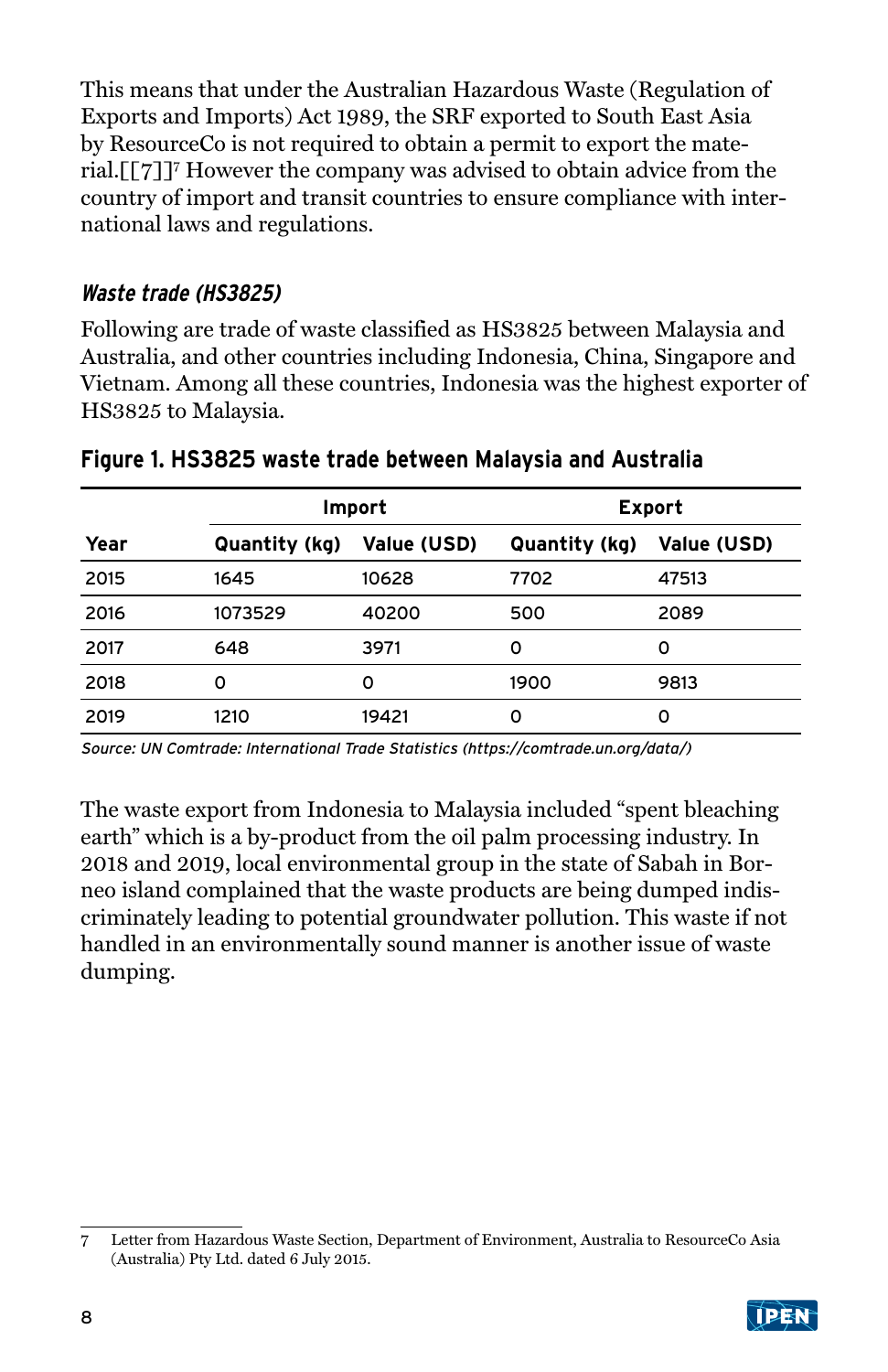

**Figure 2. HS3825 waste imports to Malaysia from selected countries (in tons)**



**Figure 3. HS3825 waste import to Malaysia from selected countries (in USD thousand)**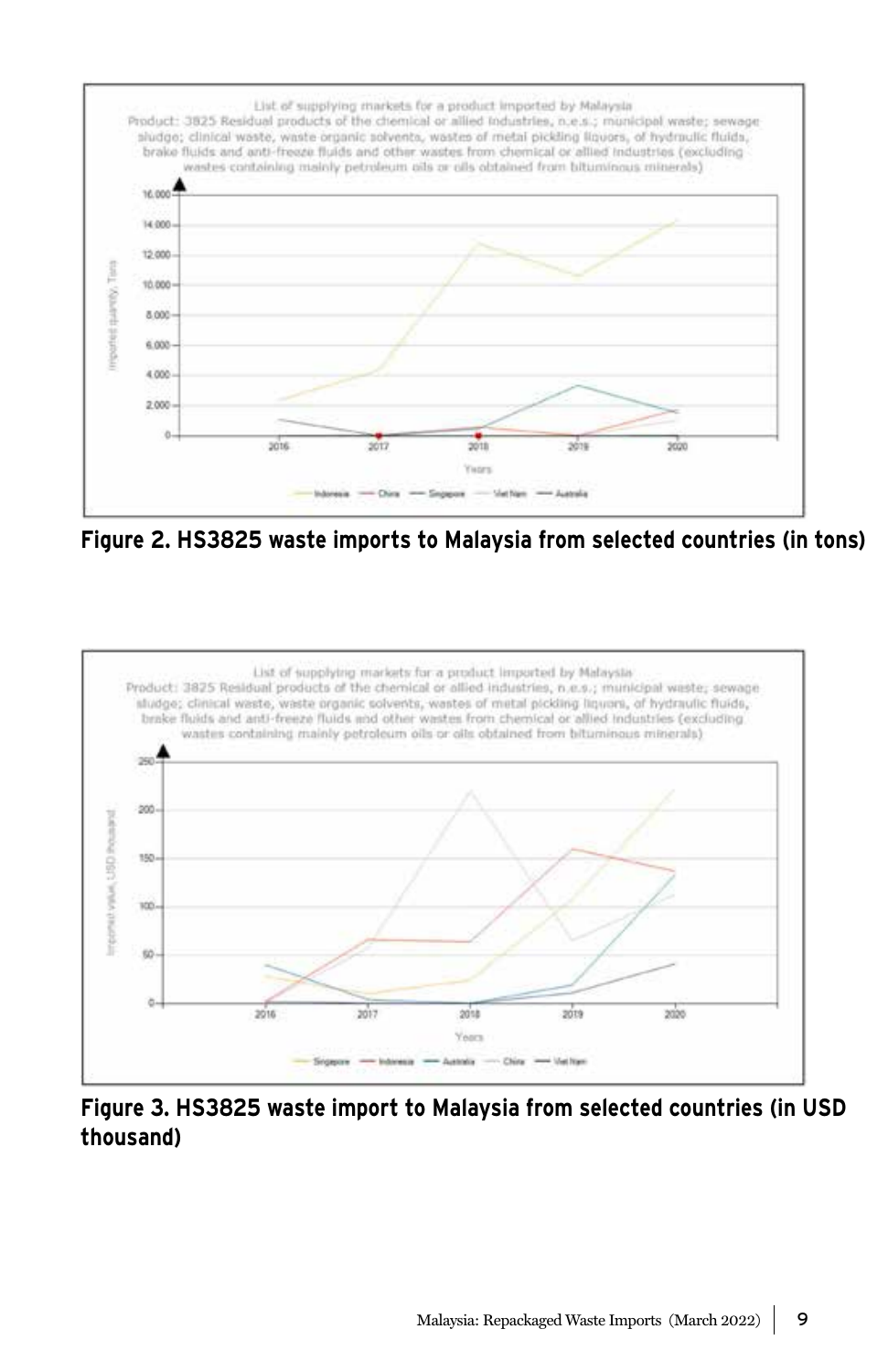### <span id="page-9-0"></span>**Waste trade (HS3915)**

Malaysia's imports of HS3915 in 2018 was 872,762 tons but reduced to 333,500 tons in 2019. It however increased again in 2020. ITC Trade Map indicates that Malaysia imported 32,504 tons of waste, parings and scrap of plastics (HS3915) from Australia in 2020. This makes up 6.8% of total 478,092 tons of Malaysia's total imports of HS3915 from the whole world in 2020.



### **Figure 4. Plastic waste exports to Malaysia in 2020.** Source: Basel Action Network, 2021

| Figure 5. HS3915 waste trade between Malaysia and Australia |
|-------------------------------------------------------------|
|-------------------------------------------------------------|

|      | Import        |                    | Export        |                    |
|------|---------------|--------------------|---------------|--------------------|
| Year | Quantity (kg) | <b>Value (USD)</b> | Quantity (kg) | <b>Value (USD)</b> |
| 2014 | 13,996,138    | 3,360,879          | 549,492       | 225.711            |
| 2015 | 16.762.437    | 2,730,787          | 263.918       | 154,885            |
| 2016 | 10,021,294    | 2,183,938          | 30,585        | 27.605             |
| 2017 | 32.199.160    | 6.333.714          | 42,666        | 36,311             |
| 2018 | 44.992.549    | 7.232.499          | 27,761        | 27.449             |
| 2019 | 32,332,830    | 7,154,588          | 612,300       | 281,982            |

Source: UN Comtrade: International Trade Statistics (https://comtrade.un.org/data/)

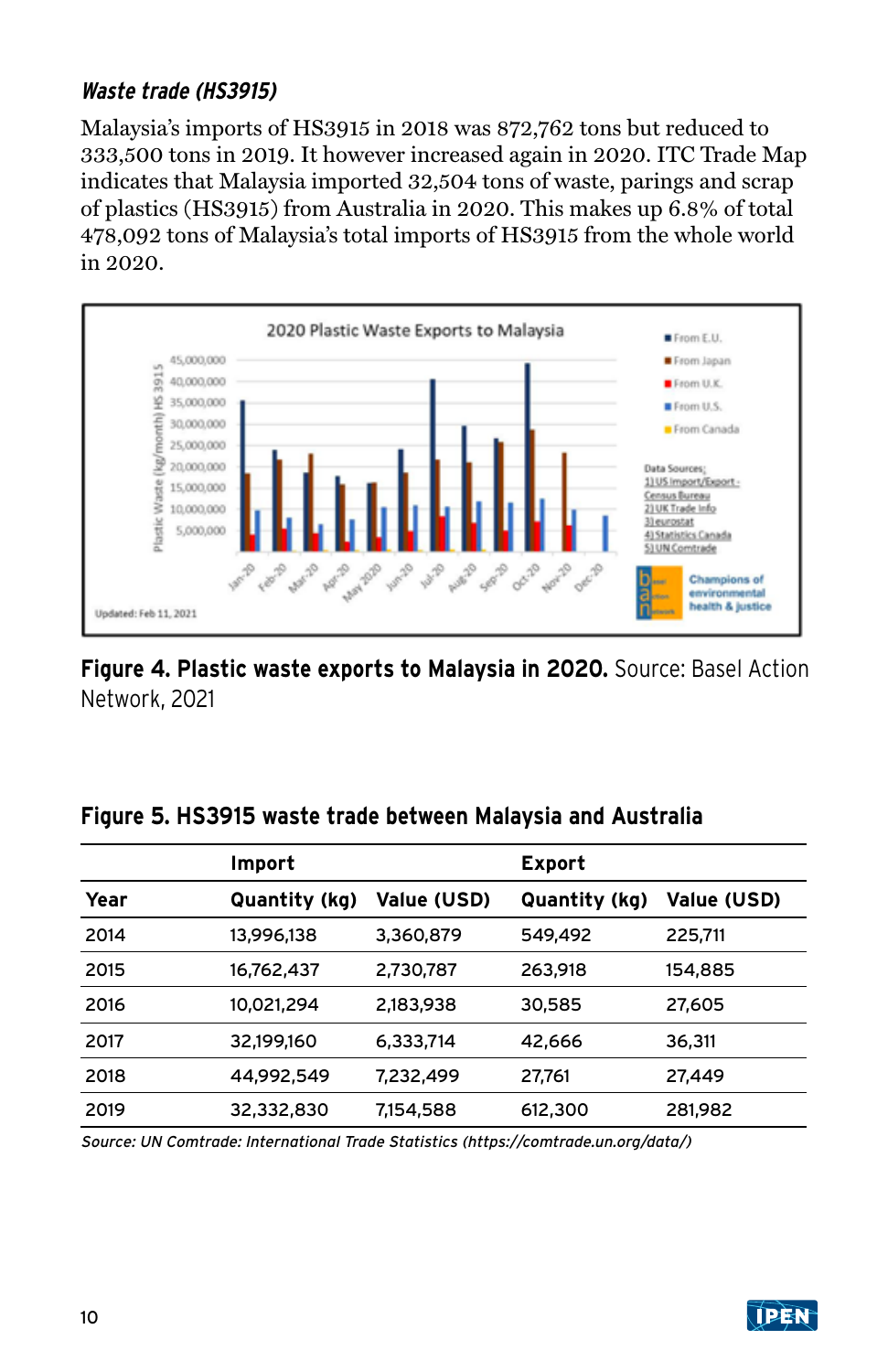### <span id="page-10-0"></span>**Waste trade (HS3606)**

As for imports of HS3606, there was no import from Australia since 2016. This cease in imports using the HS Code 3606, declaring it as solid fuel, could be due to the Department of Customs Malaysia stating that the waste brought in by ResourceCo Asia (M) should be declared as solid waste instead of declaring it as solid/semi-solid fuels. The Department had also found that the imported waste which was obtained from Resourceco Australia was not properly separated, thus causing a foul smell in its surrounding in the plant in IGB Industrial Park in Klebang, Ipoh, Perak. $[$ [8]]<sup>8</sup>

|      | Import        |                    | <b>Export</b> |                          |
|------|---------------|--------------------|---------------|--------------------------|
| Year | Quantity (kg) | <b>Value (USD)</b> | Quantity (kg) | Value (USD)              |
| 2014 | 14,341,959    | \$956,018          |               |                          |
| 2015 | 5,435,249     | \$749,998          | 153,980       | \$59,459                 |
| 2016 | -             | -                  | 14,000        | \$16,175                 |
| 2017 | -             | -                  | ۰             | $\overline{\phantom{0}}$ |
| 2018 | -             | -                  | ۰             | $\overline{\phantom{0}}$ |
| 2019 | -             | -                  | ۰             | -                        |

#### **Figure 6. HS3606 waste trade between Malaysia and Australia**

Source: UN Comtrade: International Trade Statistics (https://comtrade.un.org/data/)

## LOOPHOLES AND ENFORCEMENT ISSUES

A policy brief by the Global Alliance for Incinerator Alternatives (GAIA) states that a dangerous loophole threatens to weaken the new Basel Convention plastic waste amendment that came into force in January 2021 when plastic waste is pre-processed and exported as "alternative fuel" for burning. These waste-based fuels are still wastes that clearly fall within the scope of the Basel Convention, and trade controls apply. [[9]]<sup>9</sup>

As clarified in the GAIA policy brief, the Basel Convention listings clearly cover these waste-based fuels in Annex II to the Convention, under Y46 "Wastes collected from households" when the primary component is municipal waste, or the new plastic waste listing Y48, when the primary component is plastic waste from other sources. Prior informed consent is

<sup>8</sup> Malay Mail. 2015, Oct 20. Firm wrongly declared solid waste, says dept.

<sup>9</sup> Rached, S. 2020. Transposing the Basel Convention plastic waste amendments: challenges and recommendations. Global Alliance for Incinerator Alternatives. https://www.no-burn.org/wp- content/ uploads/Policy-briefing\_Transposing-the-Basel-Convention-plastic-waste-amendments\_November-2020.pdf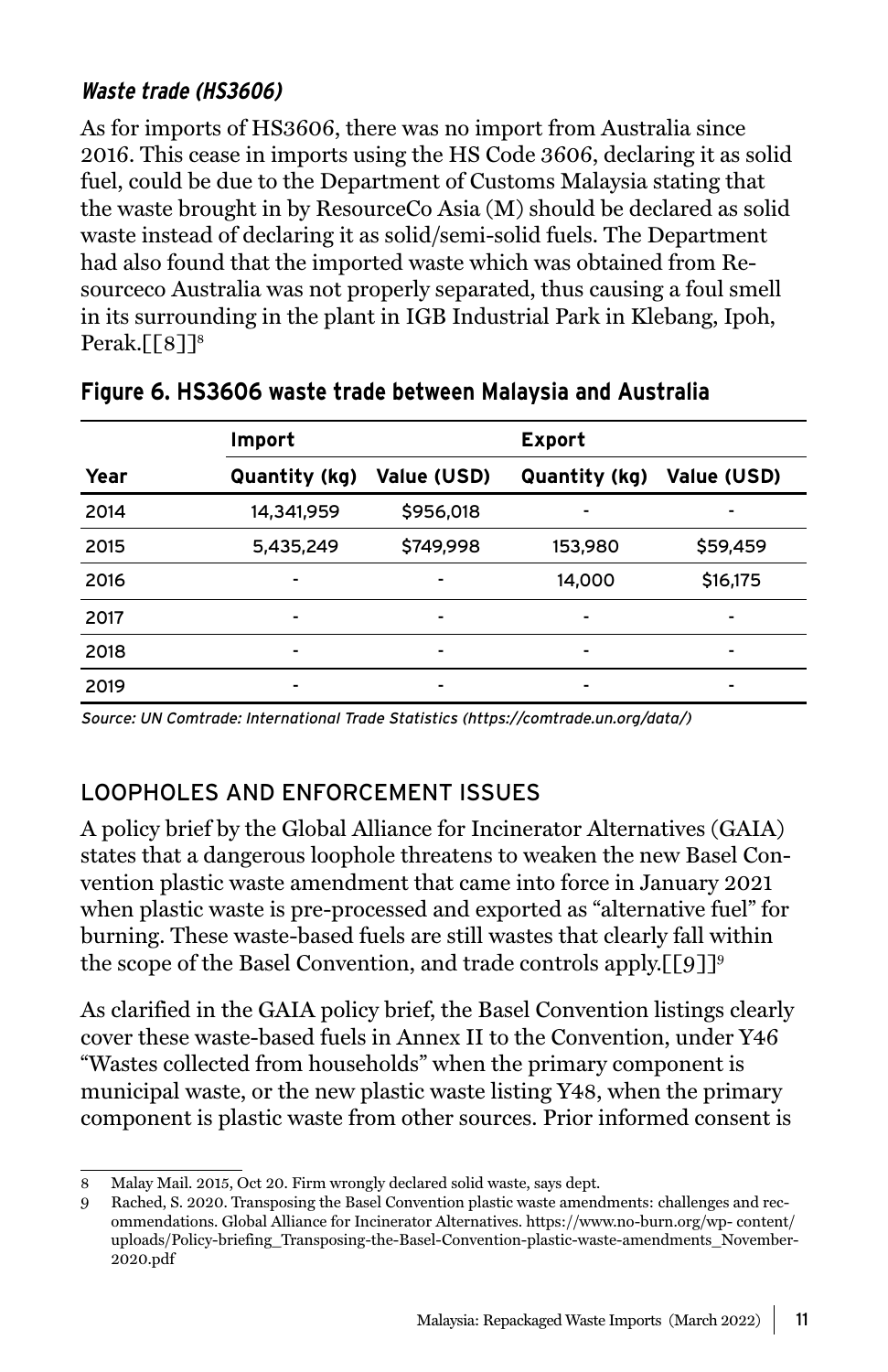<span id="page-11-0"></span>therefore required for all shipments of waste-based fuels. Thus, governments must clearly identify RDF, SRF, PEF, AFR and other waste-based fuels as wastes, and apply relevant Basel Convention trade controls.

Whether it is legal or illegal shipments of waste, both impact public health and the environment besides aggravating pollution in Malaysia due to weak environmental enforcement and compliance system. For instance, waste that legally enters and passes through the customs checks, if properly screened, can potentially end up being taken elsewhere and not processed in a designated facility or the factory which had the Approved Permit to import the waste.

Malaysia also lacks proper facilities and resources to check all the containers that enters the country through its many ports. The media reported that the scanning machines in Westport, a multi-cargo terminal in Port Klang, have not been operating for almost a year.

"The traffic lights (in front of the scanning stations) are off and lorries carrying the containers are allowed to pass freely. According to a document sighted by Malaysiakini, a customs official made a report to the upper management saying that "no images were scanned" by the three machines since December 2019."[[10]]<sup>10</sup>

In addition, the enforcement agencies should also be consistent in ensuring that these waste shipments are properly handled, processed in designated facilities, and the residual wastes are disposed properly and not end up in dump sites or burned indiscriminately.

## THE FAILED RDF PLANT IN MALAYSIA

Recycle Energy Sdn Bhd (RESB) is a Malaysian company fully owned by Core Competencies Sdn Bhd, which owned the refuse-derived fuel (RDF) technology patent. RESB operated the first "waste-to-energy" plant in Malaysia. $[[11]]$ <sup>11</sup>

The plant developed in a 28-acre plot in 2006 in Semenyih, Selangor operates based on RDF technology which requires pre-processing steps prior to the actual incineration and involves four major processing steps, namely, physical separation of incombustible materials, reduce moisture, decrease size and palletizing (to ensure size homogeneity).

<sup>11</sup> https://www.facebook.com/Recycle-Energy-Sdn-Bhd-RDF-Plant-173035512759610/



<sup>10</sup> Wong, K.H. 2021, Jan 4. Scanners not repaired for a year, possible avenue for smugglers at Westports. Malaysiakini. https://www.malaysiakini.com/news/557495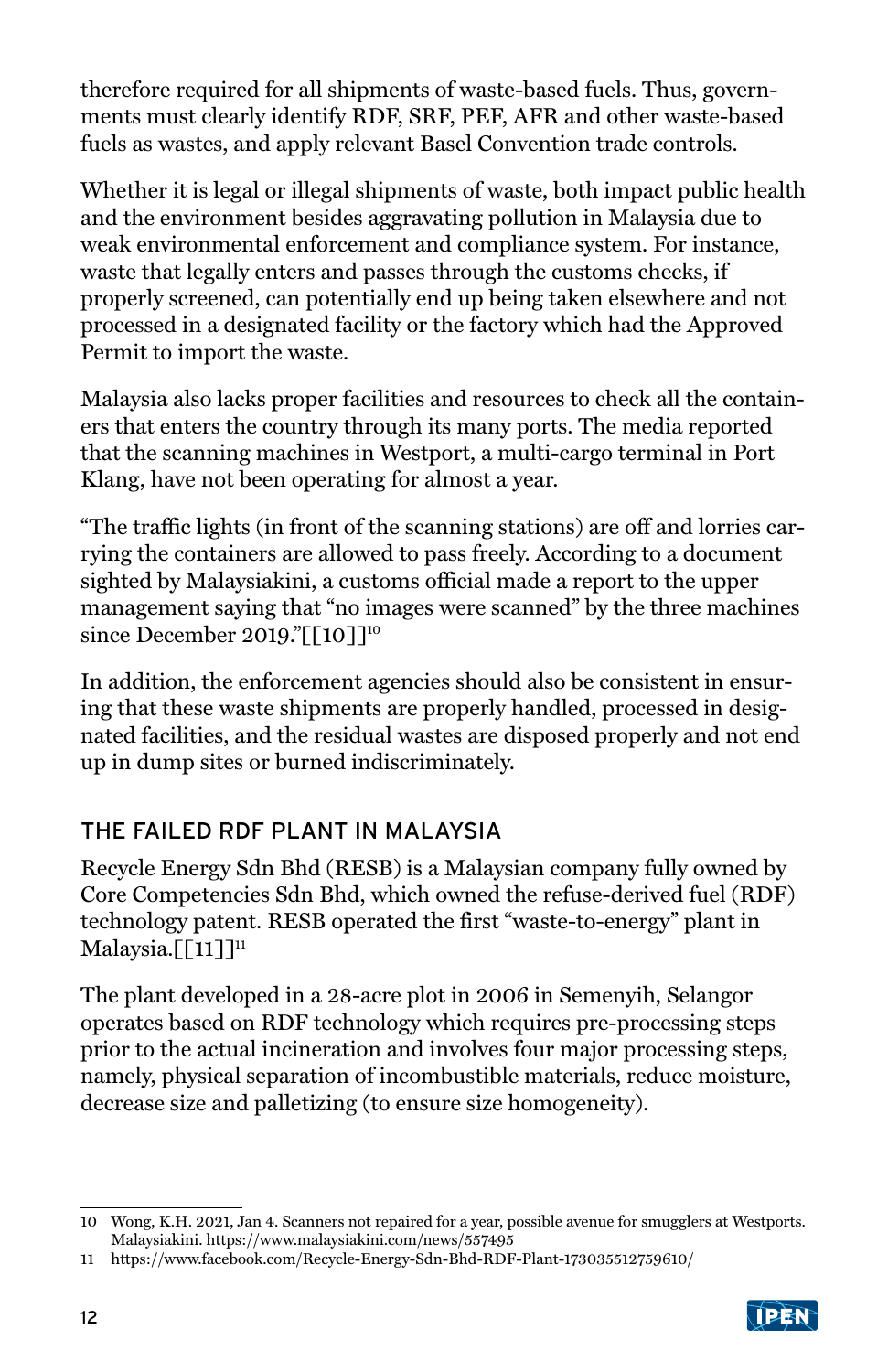Its actual capacity is 1,000 tons of MSW/day and 8.9 MW of electricity generation. In the first few years of operation, it was reported to have been operating at 70% of its actual capacity, exporting approximately 5MW electricity to the grid.

In 2007, there was news report regarding mouldy, smelly mountain of rubbish emanating from the Semenyih RDF plant. Instead of being segregated and processed, rubbish was piling up in the facility's premises. Trucks loaded with rubbish were also observed leaving the facility and seen dumping the waste at various landfills.  $\lceil \lceil 12 \rceil \rceil^{12}$ 

When contacted, the plant's chief executive officer had informed the media that the plant was not yet 100 per cent complete because of delays in construction, hence about 15 per cent of the total waste that the plant received had been taken out of the plant for landfilling.

The New Straits Times reported that a search with the Companies Commission of Malaysia showed that up till the end of 2005, RESB registered losses of nearly RM6 million while Core Competencies registered losses of RM4.2 million.

In 2008, the media reported again that the municipality of Kajang still faced a mounting garbage problem as the Semenyih RDF plant which was meant for the exclusive use of the municipality was only able to process 70% of the waste sent there and this contributed to the delay in waste collection services in this area. $[13]$ <sup>13</sup>

The company which has a 30-year concession with the Kajang Municipal Council had put the municipality in a bind due to its closure. The municipality was urged to review its contract with the company as the Council had to resort to other means of disposing municipal waste that was collected. $\lceil$ [14]]<sup>14</sup>

A cursory search on the internet found that the plant was shut down in 2015. $\lceil 15 \rceil$ <sup>15</sup> A check with community members residing in the district revealed that the RDF plant is no longer in operation.

<sup>12</sup> John, E. Lim, J. Bendahara, A. 2007, Jan 21. News Focus: It stinks... but who's listening?. New Straits Times

<sup>13</sup> Krishnan, G. 2008, Nov 8. Kajang facing garbage problem due to uncollected solid waste. The Star Online, Metro. https://www.thestar.com.my/news/community/2008/11/08/kajang-facing-garbageproblem-due-to- uncollected-solid-waste

<sup>14</sup> Fernandez C. 2010, Jan 1. Closure of RDF plant puts council in a bind. The Star Online https://www. thestar.com.my/news/community/2010/01/01/closure-of-rdf-plant-puts-council-in-a-bind

<sup>15</sup> https://www.industryabout.com/country-territories-3/2221-malaysia/waste-to-energy/34769-kajang- incineration-plant-shutdown accessed on 14 May 2021.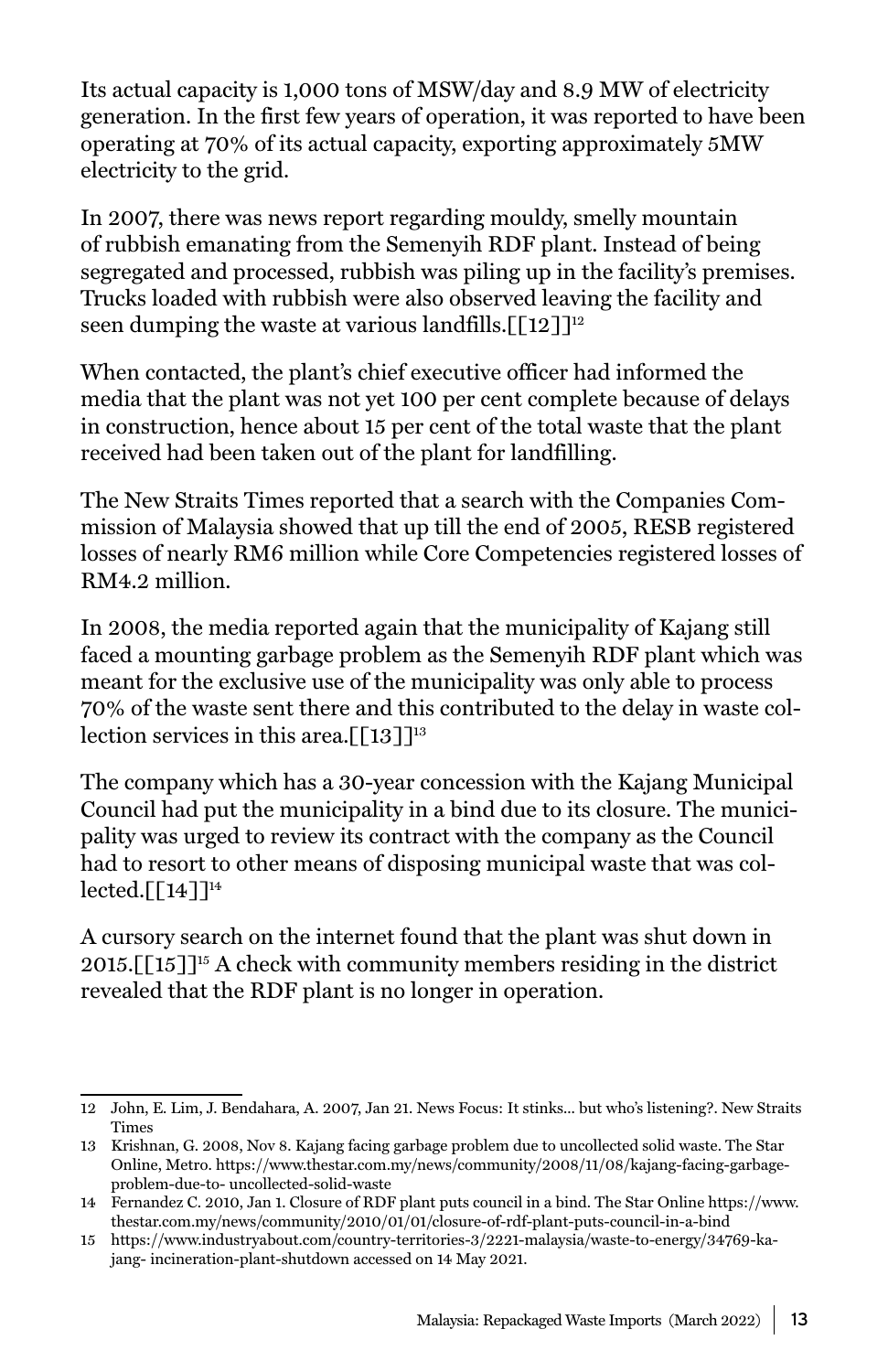<span id="page-13-0"></span>Touted as an environmentally friendly disposal of MSW and extraction of energy from waste for fuel, this RDF plant ended a failure.

## THE CONTROVERSIAL PEF PLANT IN MALAYSIA

ResourceCo is an Australian company involved in the recycling business, and is a large provider of alternative waste fuels. Information from promotional material of the company states that ResourceCo sources materials that can not be recycled from recycling facilities and waste collectors.

These waste materials comprising plastics, cardboard, timber, paper and textiles, with high embodied energy are shredded, screened, and separated by magnets and air before being shredded again to size the items into a 50-millimetre piece of fuel. Once the process is complete, the PEF is transported to Boral Cement or exported overseas to Southeast Asian cement kilns.[[16]]<sup>16</sup>

ResourceCo Asia Pte. Ltd.'s PEF plant in Ipoh, Malaysia established in 2011, has a 100,000-tonne-plus capacity and supplies the PEF to a number of cement kilns in Malaysia.

The company states that it does frequent sampling and testing of the product in their in-house laboratory. "Our stringent testing and monitoring procedures begin from the moment waste arrives at the plant to ensure any hazardous materials, e-waste or foreign objects, are not accepted in the plant. The product from beginning to end is manufactured and supplied under strict quality control and production procedures in accordance with our quality assurance systems," says Pavel Cech, Managing Director of ResourceCo Asia.[[17]]<sup>17</sup>

Controversy relating to the operations of ResourceCo Asia's PEF plant in Malaysia came to light when the Consumers' Association of Penang (CAP) received a complaint in May 2015 that the plant in IGB Industrial Park in Klebang, Ipoh in the state of Perak was importing waste from Australia and converting it to fuel for the use of LaFarge Cement Malaysia located in Kanthan, Perak. The complainant was concerned of toxic emissions from the cement plant.

The complainant also revealed that ResourceCo Asia (M) Pte Ltd was importing the waste by declaring it as "solid fuel" using HS Code 3606.90.100 instead of using the HS code for waste.

<sup>17</sup> Waste Management Review. 2019, Feb 6. "ResourceCo's rapid growth in Asia". https://wastemanagementreview.com.au/resourceco-pef accessed on 10 November 2020.



<sup>16</sup> Waste Management Review. 2018. "ResourceCo's expansion into alternative fuels" https://wastemanagementreview.com.au/market-resources/ accessed on 10 November 2020.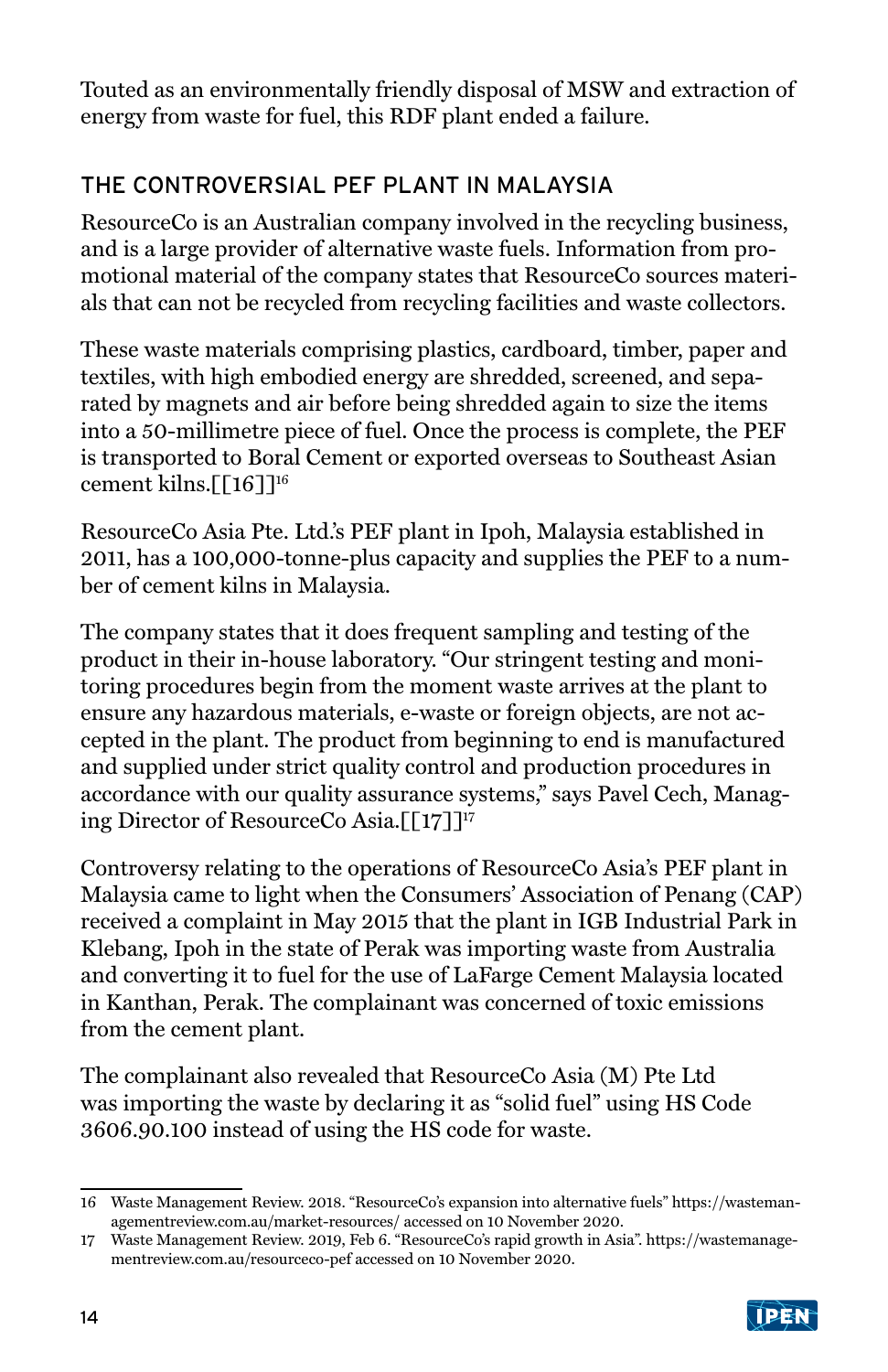

**Figure 7. ResourceCo Asia (M) Sdn Bhd facility in Ipoh, Malaysia.** Photo: Sahabat Alam Malaysia



**Figure 8. ResourceCo feedstock sourcing plan.** Source: ResourceCo information pack 2015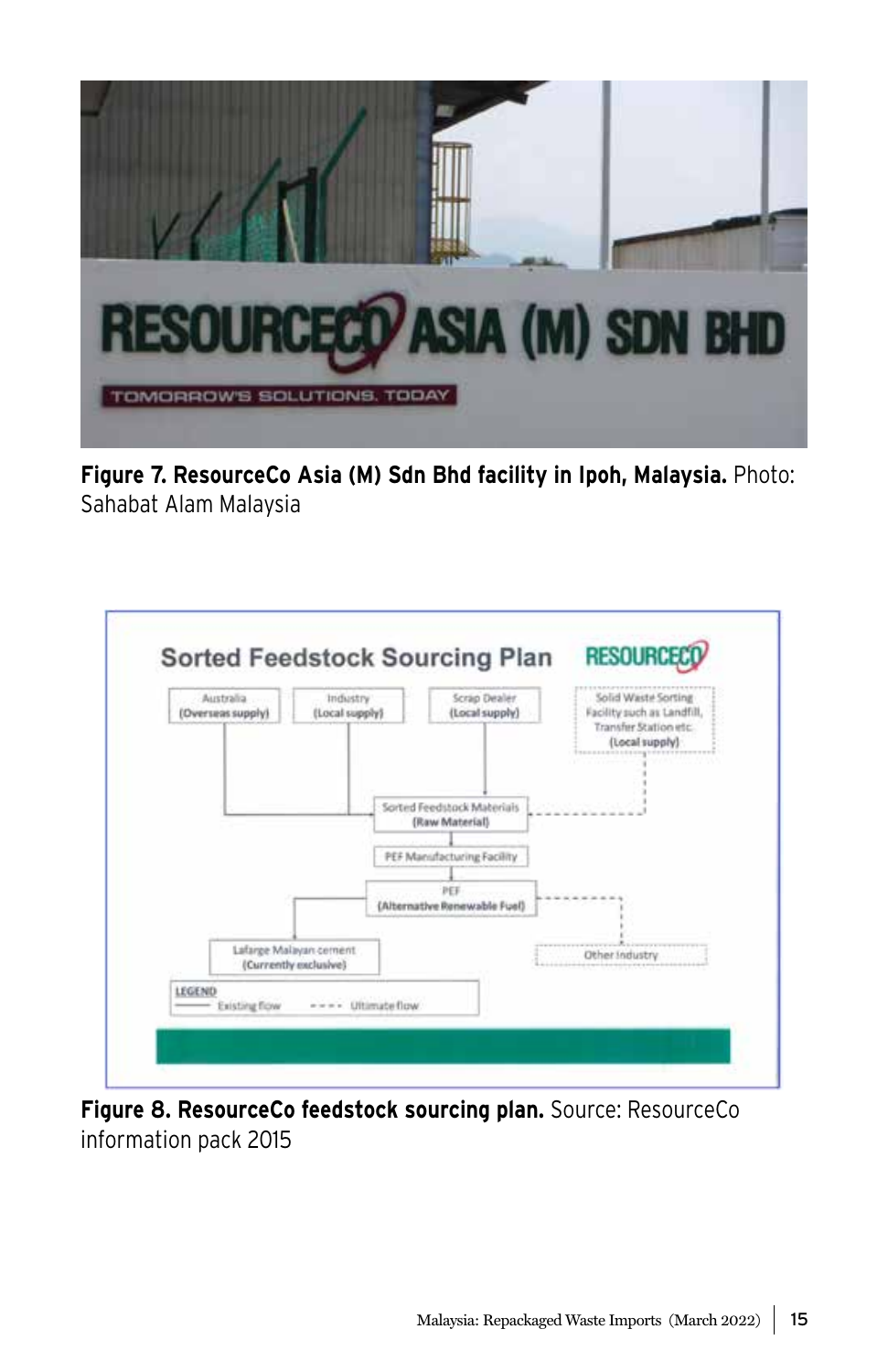<span id="page-15-0"></span>Following up the complaint, letters were written by Sahabat Alam Malaysia (SAM - Friends of the Earth Malaysia), a sister organization of CAP, to the Department of Environment (DoE) and the Royal Malaysian Customs Department, highlighting the Basel Convention Country Fact Sheet: Malaysia, which defines waste, hazardous waste and restrictions of transboundary movement.[[18]]<sup>18</sup>

### **National Definition**

National definition of waste used for the purpose of transboundary movements of waste exists in Malaysia.

Waste is defined as any matter prescribed to be scheduled waste or any matter whether in a solid, semi-solid or liquid form, or in the form of a gas or vapor, which is emitted, discharged or deposited in the environment in such volume, composition or manner as to cause pollution.(Section 2, Environmental Quality Act 1974).

National definition of hazardous waste used for the purpose of transboundary movements of waste exists in Malaysia.

Hazardous waste is defined as any waste falling within the categories of waste listed in the First Schedule of the Environment Quality (Scheduled Wastes) Regulations 2005 stipulated under The Environmental Quality Act 1974.

### **Restrictions on import for recovery**

Malaysia restricts the import of hazardous wastes and other wastes for recovery.

The Environmental Quality Act 1974, (Amendment 2005) Section 34B; and the Customs (Prohibition of Export) Order 1998 Amendment 2008. The restriction covers all countries.

Import of hazardous wastes for recovery requires written approval from Director General of Environmental Quality.

The Perak State DoE replied  $[19]$ <sup>19</sup> that a series of investigations were conducted and among actions taken were issuing a notice to the company that its premises is allowed only to receive and process sorted plastic, in

<sup>19</sup> Letter from Department of Environment Perak to Sahabat Alam Malaysia dated 10 Aug, 2015. Reference No. AS(B)A35/130/102 004 Jilid5(8).



<sup>18</sup> 2009. Basel Convention Country Fact Sheet. UNEP-CHW-CFS-Malaysia-1.English http://www.basel.int/Countries/Countryfactsheets/tabid/1293/ctl/Download/mid/8404/Default. aspx?id=42&Ob jID=96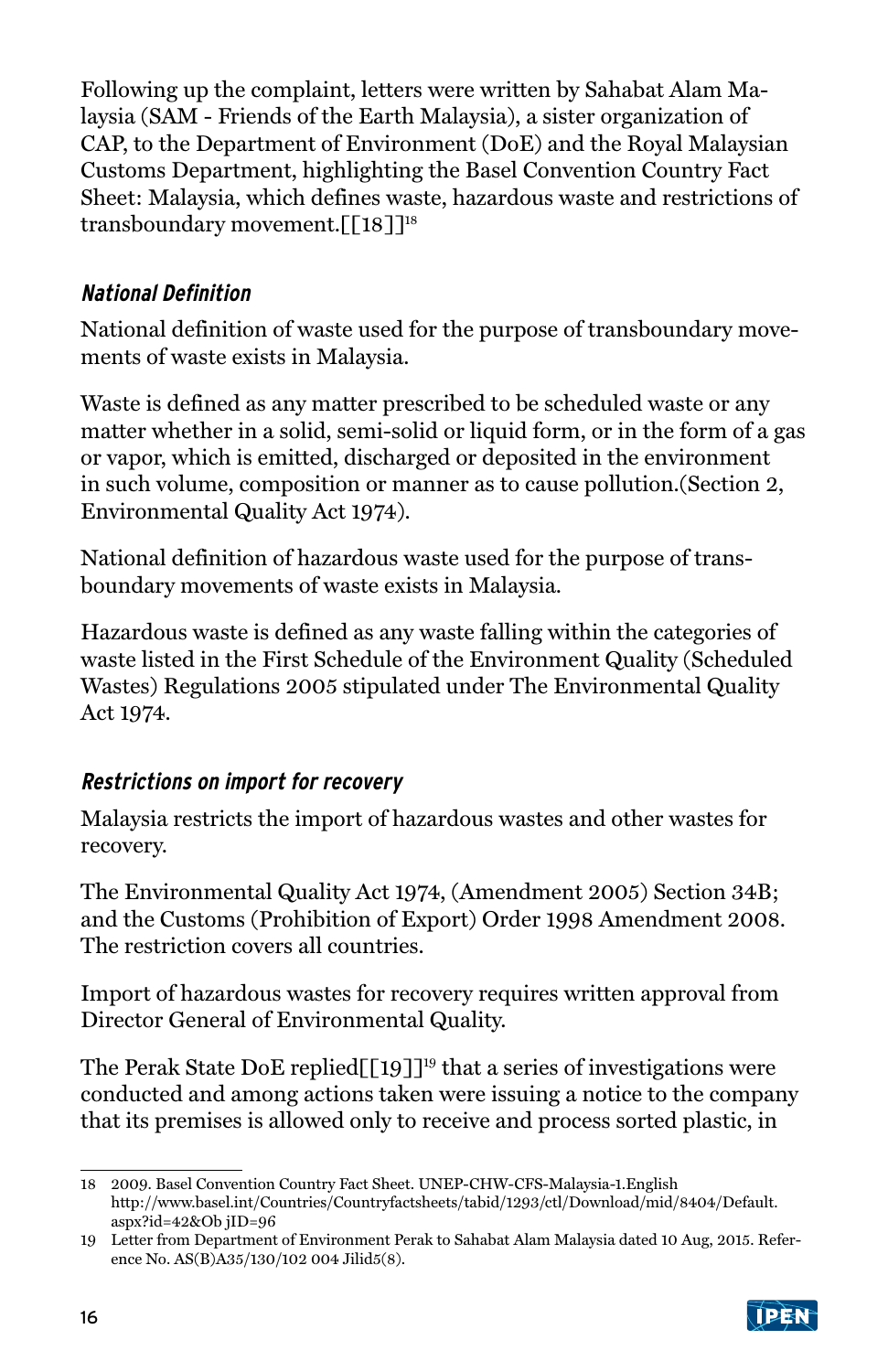

## **Figure 9. Protest action on 15 Oct 2015 by Sahabat Alam Malaysia staff and activists in front of ResourceCo Asia plant in Ipoh, Perak.**

Photo: Sahabat Alam Malaysia

accordance with the Environmental Assessment (EA) documentation that was submitted. The premises was required to return all the solid waste that was imported from Australia.

The premises was also required to submit a new site suitability assessment if the premises will be accepting local mixed waste such as fabric, carpet, etc. for processing. The Department stated that it would not support the company's application for a business licence if the premises does not comply with the conditions submitted in the EA.

The DoE of Malaysia, headquartered in Putrajaya also wrote that it had issued a directive that the importing and processing of waste from Australia was not allowed in the said premises. The process to repatriate the waste to Australia as provided for in Article 9 of the Basel Convention was being undertaken currently. $\left[\begin{bmatrix}20\end{bmatrix}\right]^{20}$ 

The DoE also informed that the premises had not submitted an Environmental Impact Assessment (EIA) report for its activity of processing solid waste to solid fuel. The premises was directed to submit an EIA report if it still proposes to continue its operation to use local or imported municipal solid waste.

Despite the actions and directives by the DoE, we still received tip-offs that ResourceCo has yet to return the waste to Australia. This prompted

<sup>20</sup> Letter from Department of Environment Malaysia to Sahabat Alam Malaysia dated Aug 14, 2015. Reference number: AS91/110/602/004Jld.22(18).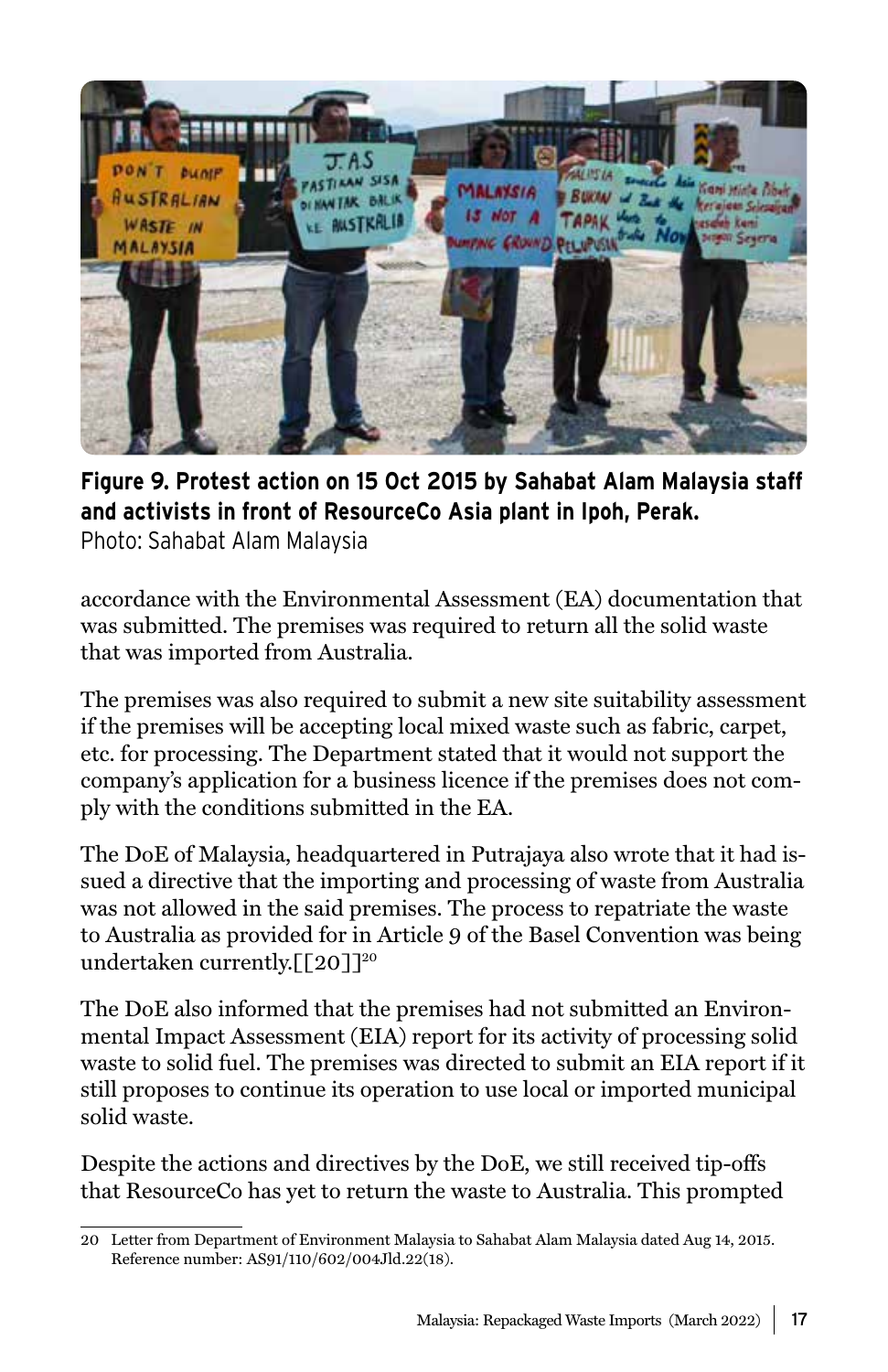<span id="page-17-0"></span>SAM staff and activists to conduct a protest action in front of the company on 15 October 2015, demanding that the waste is returned to Australia. We emphasised that Malaysia is not a dumping ground.

ResourceCo Asia wrote to SAM on 19 October 2015 explaining that their mission is to take non-recyclable waste and convert it into a solid fuel that can be used to replace coal used in the manufacture of cement.

The company pointed out that the feedstock it imports is not waste, and that the waste had been through material recovery facilities in source countries to remove organics, metals, glass and any other hazardous materials before the feedstock is shredded, sealed and sent to Malaysia. The company also stated that it is now moving to locally sourced waste.

Our follow-up found that the National Solid Waste Management Department of Malaysia had reviewed the case involving the 7,200 metric tonnes of solid waste detained by the Perak State DoE in ResourceCo's premises in Ipoh, Perak and 42 containers of waste detained by the Customs Department in Port Klang. $\lceil \lceil 21 \rceil \rceil^{21}$ 

Based on the views of the Department's legal advisor, it was decided that the company is given a one-off permission to process the detained solid waste within 60 days and not allowed to import any more waste. The decision was also made considering the detained waste might leach out and cause pollution.

The process for repatriation of waste was also long and the Malaysian government had yet to receive the consent of the Australian government.

Although our attempts to repatriate the waste to Australia had failed, we still managed to stop further imports of PEF which was being declared as solid fuel.

## IMPORT OF TYRE-DERIVED FUEL

Malaysia requires special consideration for waste tyre which is subjected to transboundary movement. The Basel Convention Country Fact Sheet for Malaysia indicates "Prohibition on import of waste tyre". $\left[\frac{22}{2}\right]^{22}$  Prior informed consent is therefore required for the shipment of tyre-derived fuel, which are essentially shredded scrap or waste tyres.

<sup>22</sup> 2009. Basel Convention Country Fact Sheet. UNEP-CHW-CFS-Malaysia-1.English http://www.basel.int/Countries/Countryfactsheets/tabid/1293/ctl/Download/mid/8404/Default. aspx?id=42&Ob jID=96



<sup>21</sup> 2016, Jan 8. Email correspondence.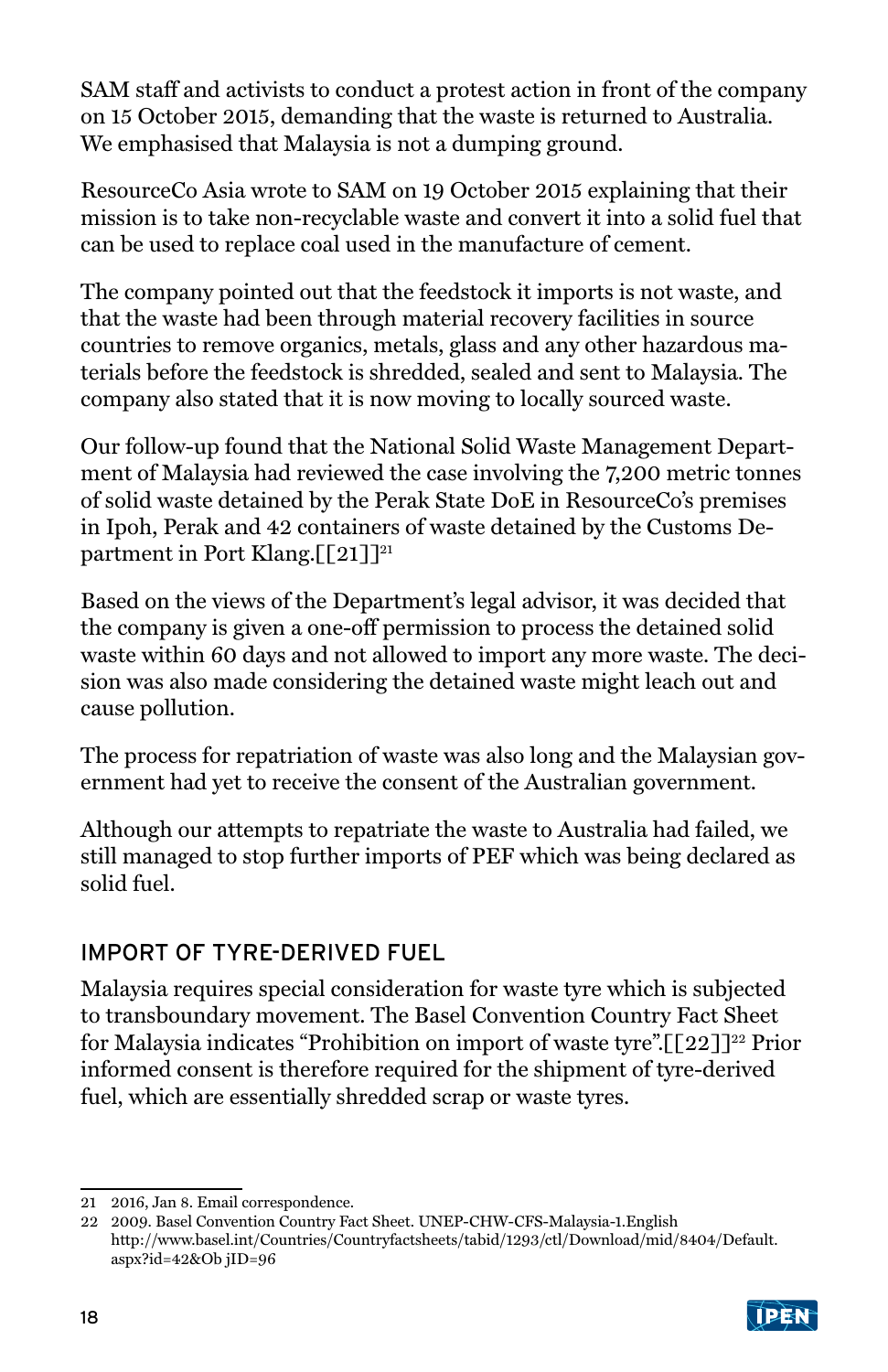

**Figure 10. ResourceCo Group operations in Asia.** Source: ResourceCo brochure (https://resourceco.com.au/)

The import of tyre-derived fuel from Australia came to light when the media reported a fire in late June 2021 at Jalan Pulau Carey, Teluk Panglima



**Figure 11. Hee Loy Sian (right) talking to fire and rescue officers at the warehouse near the jetty where the tyres have been burning for four days.** Photo: Bernama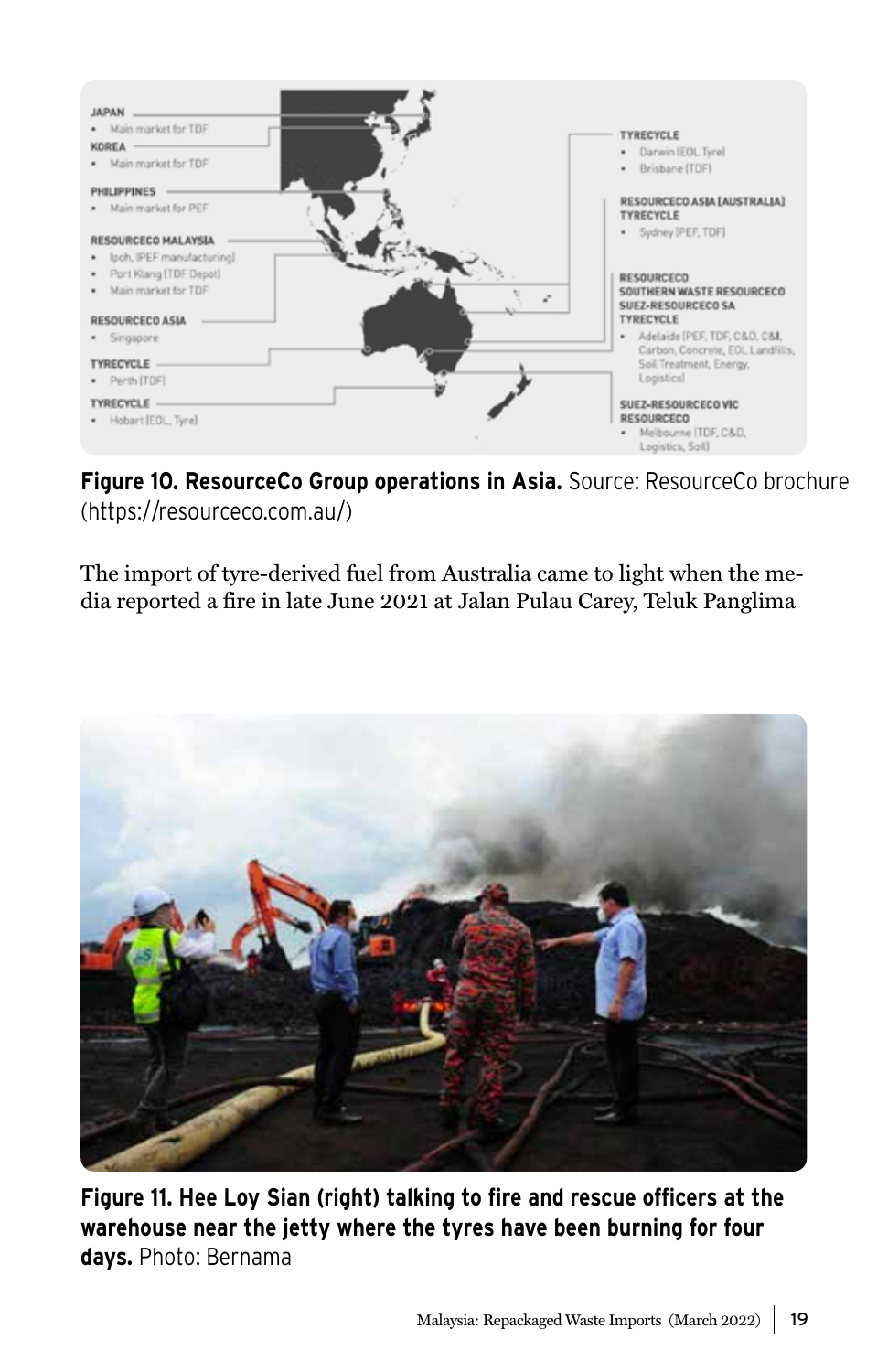<span id="page-19-0"></span>Garang, which was still belching plumes of black smoke despite efforts from firefighters to put out the fire.  $\lceil 23 \rceil^{23}$ 

Bernama, the national news agency reported that initial investigation by the authorities found that the warehouse owner here had a valid approved permit (AP) where the shredded tyres were shipped from Australia to be used as fuel for a plastic recycling factory in Chemor, Perak and a cement factory in Langkawi, Kedah. $\lceil 24 \rceil^{24}$ 

From this statement, the import of the shredded tyres or tyre-derived fuel can be traced back to ResourceCo Asia plant in Ipoh, Perak.

## CO-PROCESSING IN MALAYSIAN CEMENT PLANTS

Cement production consumes large quantities of raw materials and fuels. Alternative fuels are being sourced to replace traditional fossil fuels in the operation of cement plants worldwide. Waste that has significant calorific value is being converted to be used as cement kiln fuel or waste streams that have suitable chemistry are used as raw material replacements.

Generally, the principal components of the alternative fuel stream comprise of biomass and solid shredded waste. The biomass could be in the form of timber waste or suitable agriculture waste. The solid shredded waste also known as PEF/RDF/SRF is largely derived from commercial and industrial waste; municipal solid waste; and construction and demolition waste.

Desk research found that among the alternative fuel used in co-processing comprise of fly ash, copper slag, waste oil, RDF, saw dust, soap sludge, scheduled wastes, construction and demolition (C&D) waste, recycled asphalt pavement, waste-water sludge. These are predominantly sourced locally.

In Malaysia, nine cement plants are listed by the Department of Environment as carrying out co-processing activities.

<sup>24</sup> 2021, Jun 29. Bernama. Illegal structures at private jetty to be torn down. Free Malaysia Today. https://www.freemalaysiatoday.com/category/nation/2021/06/29/illegal-structures-at-private-jettyto-be-torn- down/



<sup>23</sup> 2021, Jun 27. Chen, G. Blazing crumb rubber pile in Teluk Panglima Garang expected to burn for two days. The Star Online, Metro News. https://www.thestar.com.my/metro/metro-news/2021/06/27/ blazing-crumb-rubber- pile-in-teluk-panglima-garang-expected-to-burn-for-two-days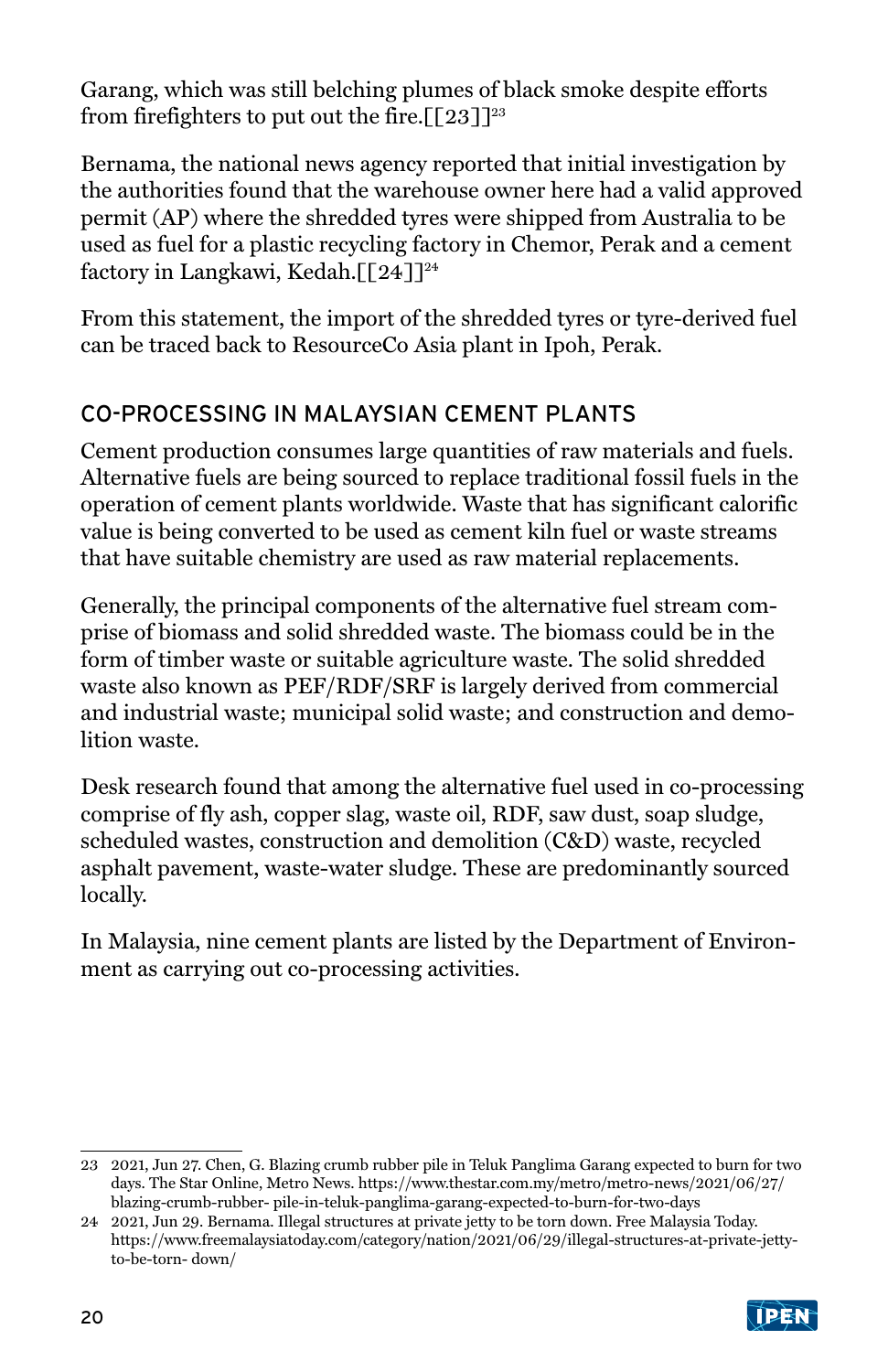### **Figure 12. List of cement plants that carry out co-processing activities in Malaysia.[[25]]25**

| No             | <b>State</b>       | <b>Name of Premises</b>                                                     | <b>Address</b>                                                                                        |
|----------------|--------------------|-----------------------------------------------------------------------------|-------------------------------------------------------------------------------------------------------|
| 1              | Pahang             | Pahang Cement Sdn. Bhd.                                                     | P.O Box 232, Bukit Sagu 4, Kuantan,<br>Pahang                                                         |
| $\overline{2}$ | Perak              | Perak Hanjoong Simen<br>Sdn. Bhd.                                           | 2764, Mukim Kg Buaia, Batu 14<br>Padang Rengas, 33700 Kuala Kangsar,<br>Perak                         |
| 3              | Perak              | <b>Tasek Corporation</b><br>Berhad                                          | No. 5, Persiaran Tasek, 31400 Ipoh,<br>Perak                                                          |
| 4              | Perak              | Associated Pan Malaysia<br>Cement Sdn. Bhd. (for-<br>merly LaFarge Kanthan) | 13, 1/4 Miles, Jalan Kuala Kangsar,<br>Perak                                                          |
| 5              | Perak              | Hume Cement Sdn Bhd                                                         | Lot 300254, 300255, 300256 Mukim<br>Teja, Daerah Kinta, 31610 Gopeng,<br>Perak                        |
| 6              | Perlis             | Negeri Sembilan Cement<br>Industries Sdn Bhd                                | (Perlis Plant) Bukit Keteri, Chuping,<br><b>Perlis</b>                                                |
| 7              | Negeri<br>Sembilan | Negeri Sembilan Cement<br>Industries Sdn. Bhd. (KP)                         | Lot 3323, Mukim Kepis Kuala Jelai,<br>P.O. Box 22, Bahau, Negeri Sembilan                             |
| 8              | Sarawak            | <b>CMS Cement Industries</b><br>Sdn Bhd                                     | Lot 571, Blok 4, Sentah Segu L/D,<br>Jalan Mambong Off Jalan Puncak<br>Borneo, 93250 Kuching, Sarawak |
| 9              | Sarawak            | <b>CMS Cement Industries</b><br>Sdn Bhd                                     | Lot 766, Block 20, Kemena Land<br>District, Kidurong Industrial Estate,<br>97000 Bintulu, Sarawak     |

In May 2019, Malayan Cement Berhad, formerly known as Lafarge Malaysia Berhad was acquired by YTL Cement Berhad.[[26]]<sup>26</sup> The 2030 Plan for Lafarge Malaysia Berhad targets the use of 80 million tonnes of wastederived resources per year.  $\lceil 27 \rceil^{27}$ 

The plant run by Associated Pan Malaysia Cement Sdn. Bhd. which was formerly known as LaFarge Kanthan receives PEF from ResourceCo Asia plant in Ipoh and also co-processes tyre-derived fuel from Australia. The ResourceCo Asia plant has been using local plastic waste and imported

<sup>25</sup> Department of Environment, Malaysia. https://www.doe.gov.my/portalv1/en/senarai-kilang-simenyang- menjalankan-aktiviti-co-prosessing accessed on 19 May 2021

<sup>26</sup> http://ytlcement.my/wp-content/uploads/2020/10/Malayan-Cement-Berhad\_Corporate-Governance-Report- 2020.pdf

<sup>27</sup> Lafarge Malaysia Berhad. (2017). Lafarge Malaysia Berhad Sustainability Statement 2017. http://ytlcement.my/wp-content/uploads/2019/12/Sustainability-Statement-from-Lafarge\_AR\_2017.pdf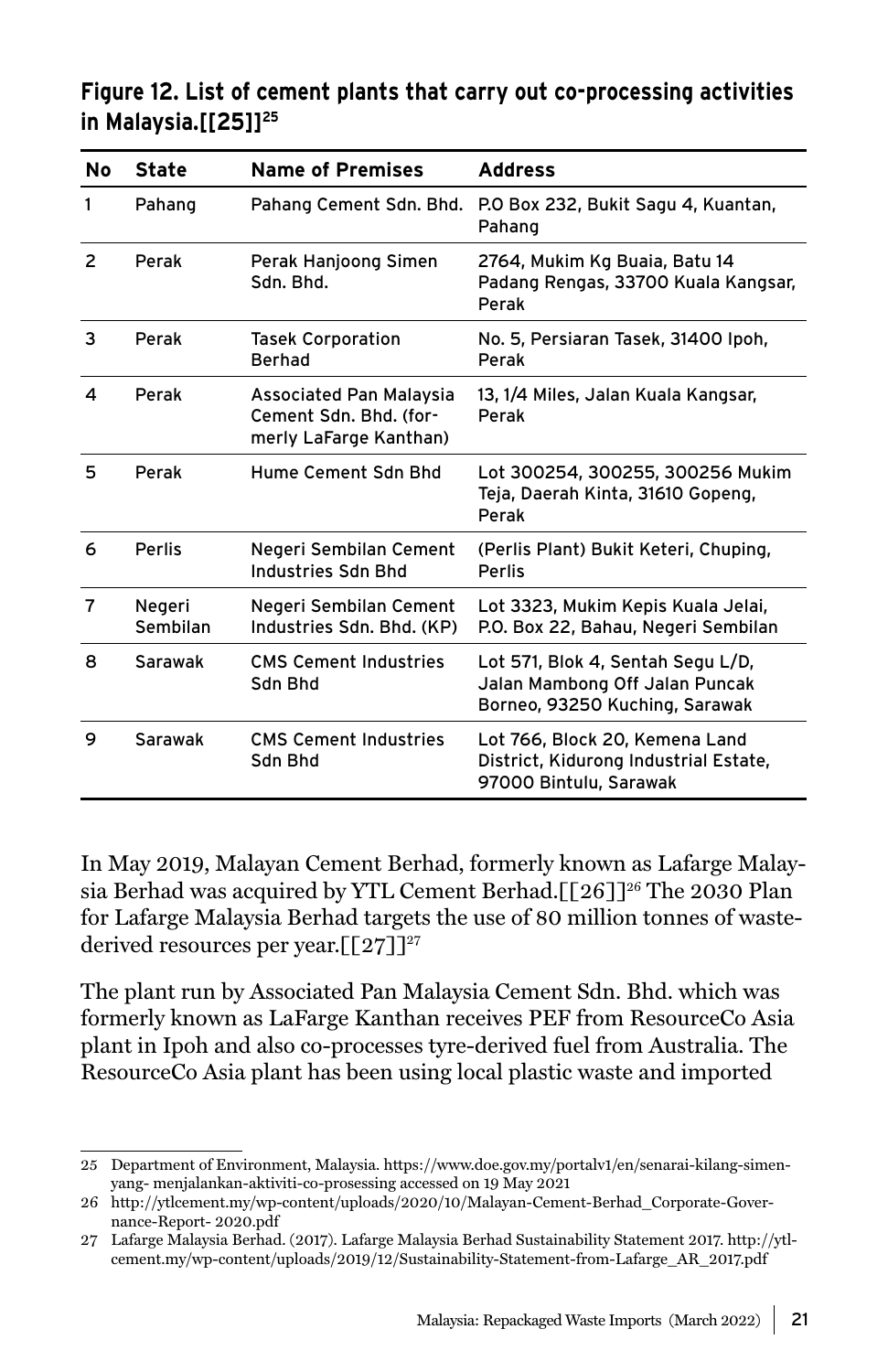dry materials such as plastic, papers, clothes and wood to process into PEF.

After a visit to the ResourceCo Asia plant in July 2019, the Malaysian Housing and Local Government Ministry announced that it was looking to tap the mountains of plastic trash in the country as an alternative fuel and source for producing cement. The minister said the technology could help the government cut down the illegal plastic garbage pile nationwide.  $\Gamma$ [28]]<sup>28</sup>

The co-processing at Tasek Corporation Berhad plant in Ipoh involves using main alternative raw materials such as fly ash and copper slag, whilst main alternative fuels are waste oil, other RDF, saw dust and soap sludge. [[29]]29 The company's 2019 Annual Report reported increased use of scheduled wastes as alternative raw materials in cement manufacturing process, from 10,000 metric tons (MT) in 2017 to 24,000MT in 2019.

Hume Cement Industries Sdn Bhd reported in its Sustainability Report for 2018 $\lceil 30\rceil$ <sup>30</sup> and 2019 $\lceil 31\rceil$ <sup>31</sup> of conducting research and development to increase the share of alternative fuels in various ways, including waste to energy, biomass, biogas and solid recovered fuels in order to increase the flexibility of fuel types and reduce the use of coal.

Negeri Sembilan Cement Industries Sdn Bhd which has two plants, one in Perlis and one in Negeri Sembilan, incorporates recycled materials such as fluid cracking catalyst and fly ash for its co-processing. The company is reportedly studying paddy husk as alternative fuel to substitute coal and diesel.<sup>[[32]]32</sup>

CMS Cement Industries (CMSCI) in the state of Sarawak conducts coprocessing for both raw material replacement in clinker production and as alternative fuel, with research being conducted. Materials used as raw material replacement are industrial sludges i.e. calcium hydroxide, spent garnet, silico manganese slag, sludge, silicon sludge, fluoride sludge supplied by other plants for instance cement, construction materials, concrete plants under Cahaya Mata Sarawak.

<sup>28</sup> 2019, July 17. Bunyan,J. Putrajaya studying plastic trash-for-fuel tech to clear illegal dump sites. Malay Mail. https://www.malaymail.com/news/malaysia/2019/07/17/putrajaya-studying-plastic-trashfor-fuel-tech-to-clear- illegal-dump-sites/1772278

<sup>29</sup> Tasek Corporation Berhad. 2019. Tasek Corporation Berhad Annual Report 2019 (Vol. 1962010001). http://www.tasekcement.com/tasek\_annual\_report/2019/AR2019.pdf

<sup>30</sup> https://humeind.com/bursa/Narra-announcements/Annual-Reports/HIB-2018-Annual-Report.pdf

<sup>31</sup> http://disclosure.bursamalaysia.com/FileAccess/apbursaweb/download?id=196723&name=EA\_DS\_ **ATTACHMENTS** 

<sup>32</sup> https://www.cima.com.my/sustainability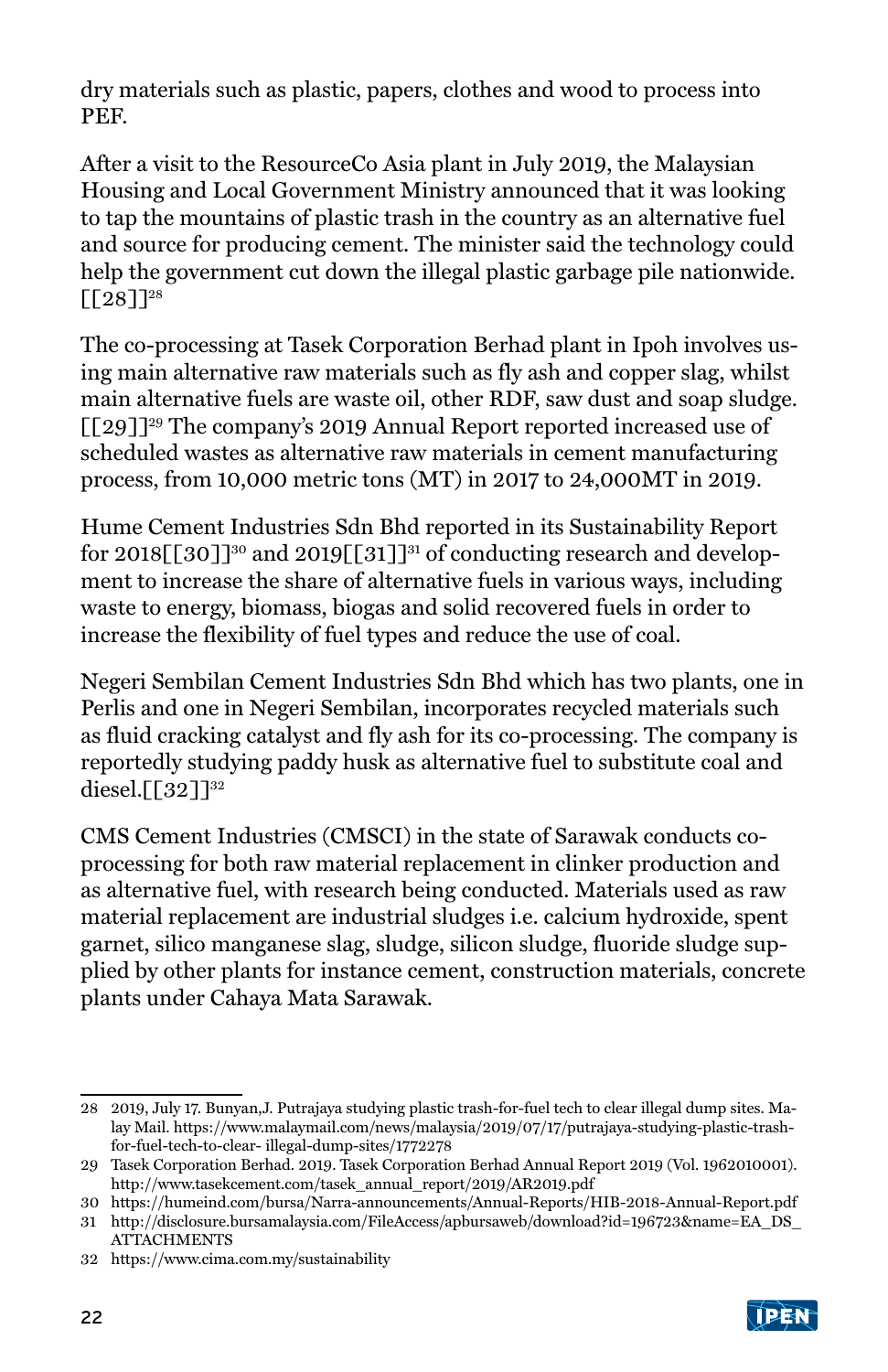<span id="page-22-0"></span>CMSCI had started trials for processing tyre-derived fuels (TDF) in 2015 by burning locally sourced small quantities of shredded tyres to manufacture clinker. In 2018, CMSCI was given approval by the Department of Environment to proceed with the trial of 300 MT of TDF with the intention of eventually moving into the commercial production of TDF. In 2019, the Mambong Integrated Plant co-processed 104.75 MT of TDF for trial purposes and another 4.8 MT in 2020. The plant has now established a long-term TDF supply contract with a Sarawak based company.  $[533]^{33}$ 

### EMISSIONS MONITORING OF CEMENT PLANTS IN MALAYSIA

The general principle for co-processing of scheduled wastes and other wastes in cement kilns in Malaysia outlined that it should be in line with the Basel and Stockholm Conventions and other relevant international environmental agreements. Waste should be co-processed in cement kilns when more ecologically and economically robust methods of recovery are not available.[[34]]<sup>34</sup>

Continuous emissions monitoring in cement plants are lacking. In Malaysia, emissions of metals and their compounds, HCl, HF,  $\mathrm{NH}_3^{}$ , dioxin and furan are only subjected to periodical monitoring, at a minimum once per year. This is grossly inadequate for toxic emissions that have adverse impacts to human health and the environment.

Under the Environmental Quality (Clean Air) Regulations 2014, the emission limits from cement production for all sizes of cement plants, including their monitoring are as follows.

| <b>Pollutant</b>                   | Limit value            | Monitoring              |
|------------------------------------|------------------------|-------------------------|
| Sum of NO and NO2 expressed as NO2 | 800 mg/m <sup>3</sup>  | Continuous <sup>*</sup> |
| Total PM                           | 50 mg/m $3$            | Continuous <sup>*</sup> |
| Mercury                            | 0.05 mg/m <sup>3</sup> | Periodic                |
| PCDD/PCDF (dioxins/furans)         | 0.1 ng TEQ/ $m3$       | Periodic                |

#### **Figure 13. Emission limits from cement production in Malaysia**

\* Averaging time for continuous monitoring is 30 minutes

<sup>33</sup> http://cmsb.irplc.com/investor-relations/sustainability2020/CMS-SR2020.pdf

<sup>34</sup> Department of Environment Malaysia. 2015. Guidelines on Environmentally Sound Co-Processing of Scheduled Wastes in Cement Industry.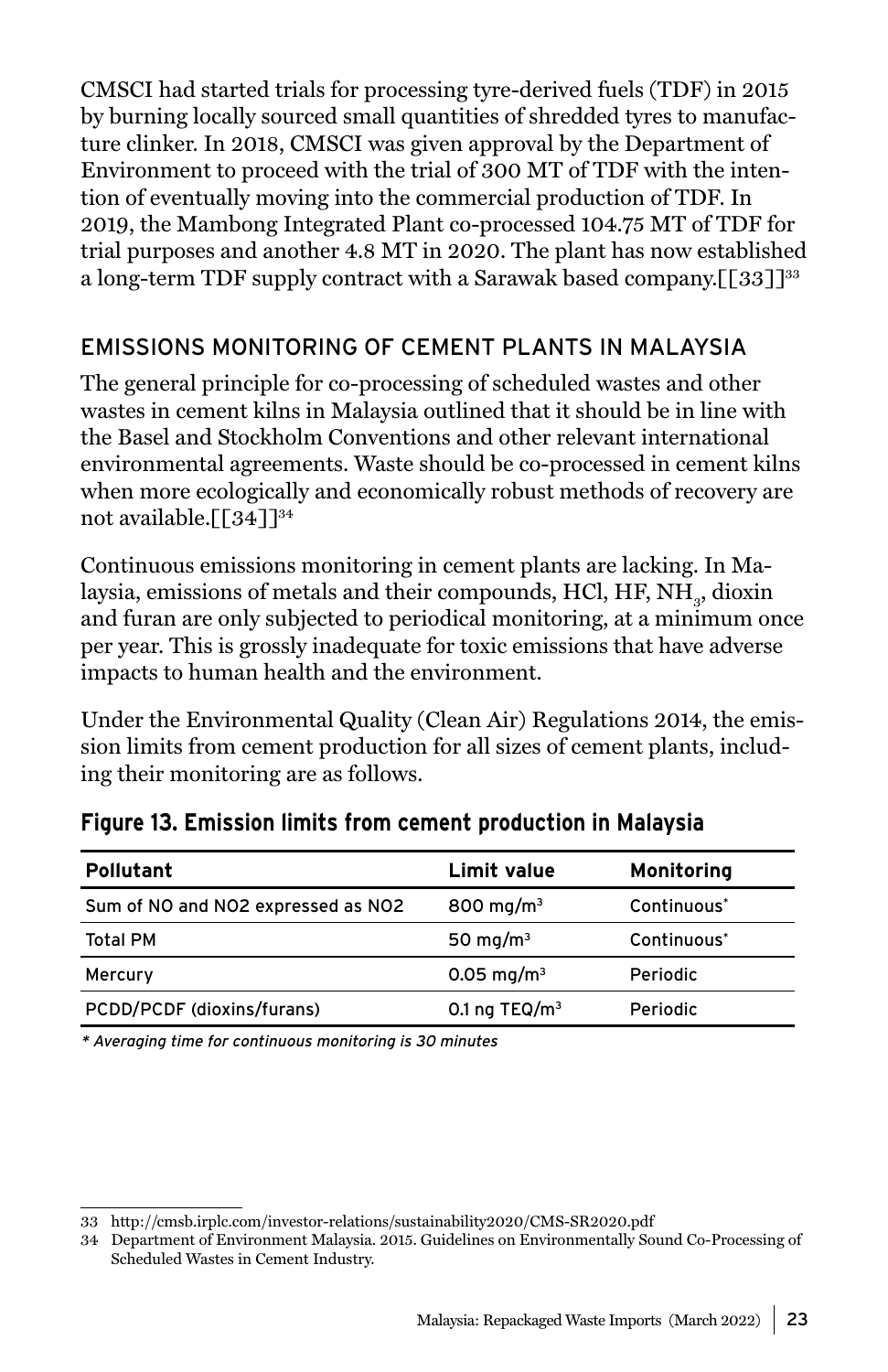The emissions limit for new and existing cement plants in Malaysia, implementing co-processing of scheduled wastes are as follows:

## **Figure 14. Emissions limit for cement plant implementing co-processing of scheduled wastes[[35]]35**

| No. | Parameter                       | Init            | Limit                     |
|-----|---------------------------------|-----------------|---------------------------|
| 1.  | Dust                            |                 | 50 mg/Nm $3$              |
| 2.  | Sulphur Dioxide                 | SO <sub>2</sub> | 400 mg/Nm <sup>3</sup>    |
| 3.  | Nitrogen Oxides                 | NO <sub>2</sub> | 800 mg/Nm <sup>3</sup>    |
| 4.  | Hydrogen Chloride               | HCI             | 10 mg/Nm $3$              |
| 5.  | Volatile Organic Compound       | <b>TOC</b>      | 20 mg/Nm $3$              |
| 6.  | Chlorine                        | CI.             | $200$ mg/Nm <sup>3</sup>  |
| 7.  | Mercury                         | Hq              | $0.05$ mg/Nm <sup>3</sup> |
| 8.  | Cadmium                         | Cd              | < 0.05 mg/Nm3             |
| 9.  | Thallium                        | ΤI              |                           |
| 10. | Arsenic                         | As              | Total 2.5 mg/Nm3          |
| 11. | Cobalt                          | Co              |                           |
| 12. | Lead                            | Pb              |                           |
| 13. | Copper                          | Cu              |                           |
| 14. | Antimony                        | Sb              |                           |
| 15. | Chromium                        | cr              |                           |
| 16. | Nickel                          | Ni              |                           |
| 17. | Vanadium                        | v               |                           |
| 18. | Manganese                       | Mn              |                           |
| 19. | Zinc                            | Zn              | 100 mg/Nm <sup>3</sup>    |
| 20. | Hydrogen Fluoride               | HF              | $1$ mg/Nm <sup>3</sup>    |
| 21. | Dioxin & Furan                  | D & F           | 0.1 ng/Nm <sup>3</sup>    |
| 22. | Smoke (Ringelmann Chart)        | $\blacksquare$  | No. 1                     |
| 23. | Ammonia & ammonia com-<br>pound | NH <sub>3</sub> | 30 mg/Nm $3$              |
| 24. | <b>Benzene</b>                  |                 | 5 mg/N $m3$               |

<sup>35</sup> Department of Environment Malaysia. 2015. Guidelines on Environmentally Sound Co-Processing of Scheduled Wastes in Cement Industry.

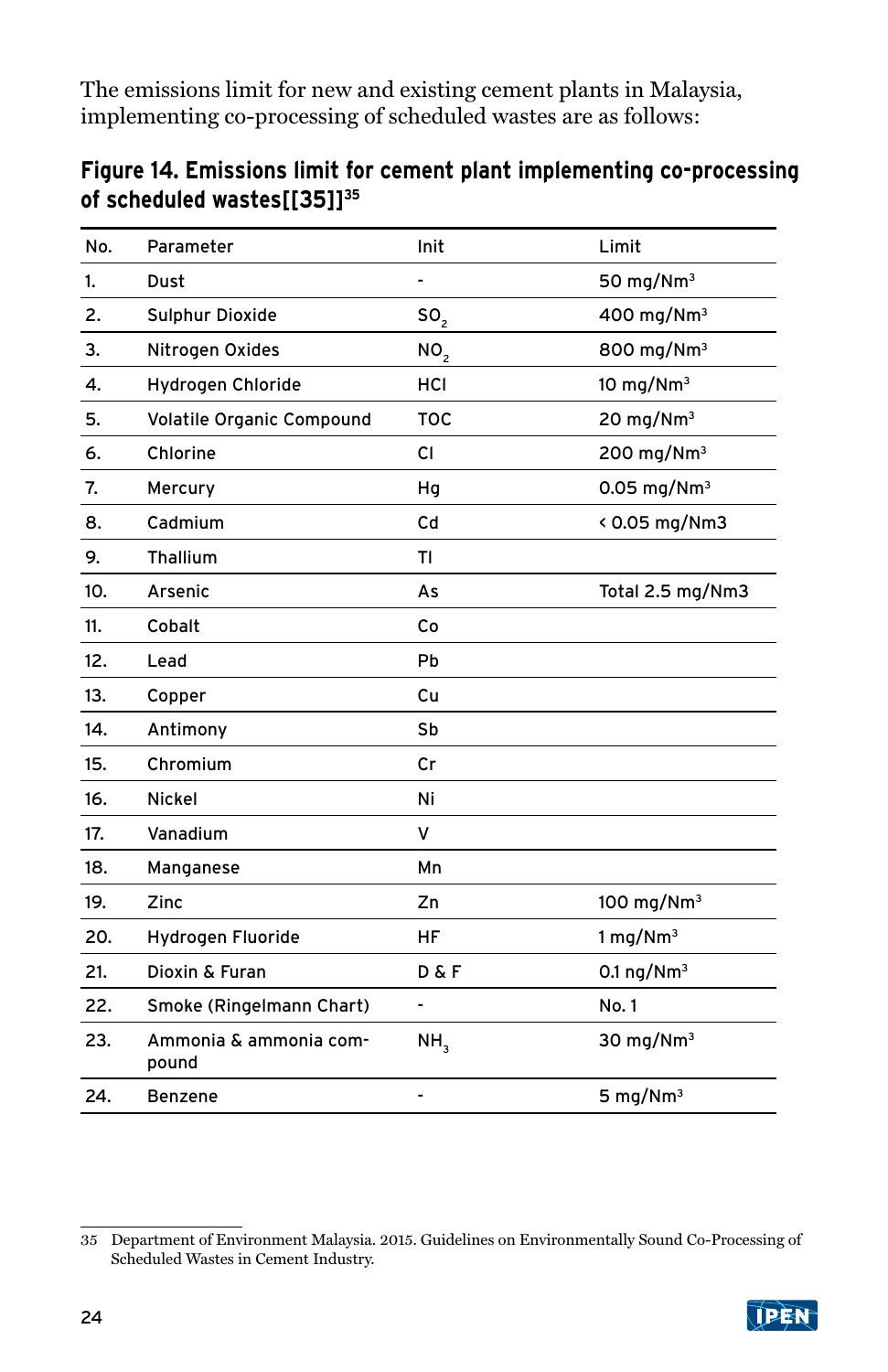Hahladakis et. al. noted that in the search for high calorific value fuels, cement kilns still have to limit their use of waste plastics due to the corrosive effects of the thermal degradation products, as halogens emitted from the combustion of plastic waste can also cause corrosion in incinerators and other thermal facilities. Chlorine and bromine may accumulate in cement kiln systems limiting their capacity for thermal recovery of plastic.  $[136]$ <sup>36</sup>

"Uncontrolled combustion of plastic waste and, in particular of those containing halogens such as, PVC, polytetrafluorethylene/teflon, plastic containing brominated flame retardants, etc. can cause emissions of hazardous substances, e.g. acid gases and unintentional persistent organic pollutants (POPs) such as dioxins", Hahladakis et. al. added.

The implications are of utmost concern for the environment and human health if the cement kilns do not operate to BAT BEP standards when using halogenated (bromine, chlorine, fluorine) plastic as fuel. These halogenated plastics may end up in the RDF as mixed plastics are shredded and pelletised.

<sup>36</sup> Hahladakis, J., Velis, C., Weber, R., Iacovidou, E., and Purnell, P. 2018. An overview of chemical additives present in plastics: Migration, release, fate and environmental impact during their use, disposal and recycling. Journal of Hazardous Materials 344 (2018) 179–199.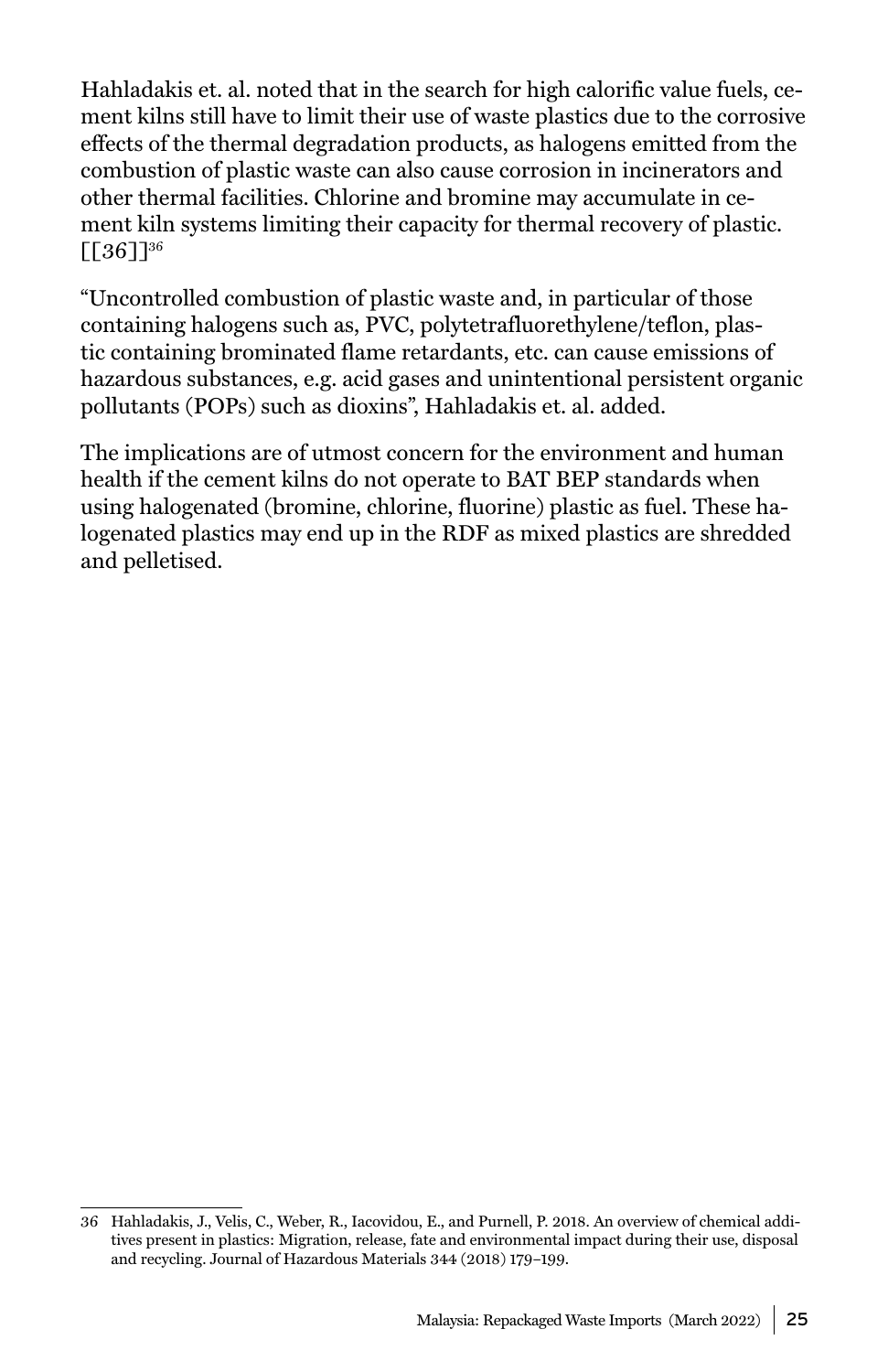## <span id="page-25-0"></span>**CONCLUSION**

Malaysia allows plastic waste imports with Approved Permits given to importers for clean and homogenous plastic waste generated from industrial facilities and post consumer wastes. Evidences on the ground show that there is plastic waste leakage or mismanagement, illegal trade and false declaration in the bills of lading.

The Malaysian government is also convinced that conversion of waste to PEF as an alternative fuel and source for producing cement is viable and the way forward to clear the residual waste from plastic recycling plants and clean up illegal plastic waste dumps in the country.

Another of issue of concern is that although the Australian government announced its waste export ban in 2020, but in reality the Australian government may continue to export their waste as a 'fuel product'. Australia will be circumventing its waste export ban by shipping these "energyfrom-waste" as products to other regions.

This is confirmed by a response from a spokesperson on behalf of the Australia's Federal Minister for the Environment, Sussan Ley, stating: "The Australian Government recognises that waste-to-energy can play a part in Australia's long-term waste solution, where it is consistent with the waste hierarchy and does not divert valuable materials away from recycling. Under Australia's export bans on waste plastic, exporters can continue to export waste plastics that have been processed with other materials into processed engineered fuel. They will need a licence to export the waste and to declare each consignment to the department. Licence applications are assessed by the department to ensure exports are appropriate." $[[37]]^{37}$ 

In view of this, there is a need to establish a single HS code for RDF, PEF and all other solid fuels made from waste. These wastes which are repackaged shredded wastes should be regulated as wastes and not products of "energy-from-waste" or "solid fuel". They should also require Basel Convention prior informed consent as co-processing in cement kilns are not destined for environmentally-sound recycling.

<sup>37</sup> Stacey, L. June 21, 2021. Toxic Waste Rebranded: Australia bans Third World dumping, leaves giant toxic loophole. https://www.michaelwest.com.au/toxic-waste-rebranded-australia-bans-third-worlddumping-leaves- giant-toxic-loophole